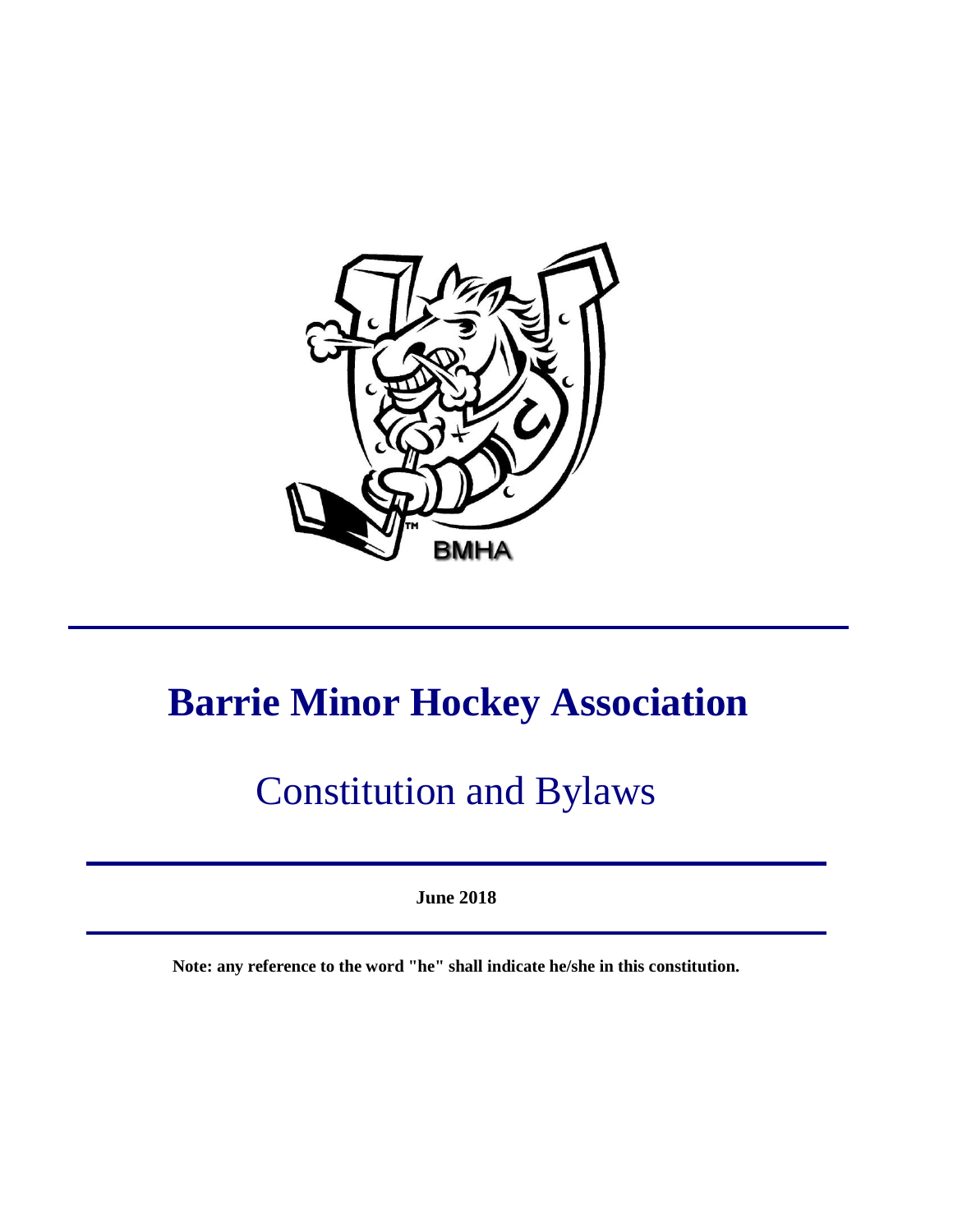

# *TABLE OF CONTENTS*

| <b>Article 1 - Preface and Introduction</b> |                                                                    |
|---------------------------------------------|--------------------------------------------------------------------|
|                                             |                                                                    |
|                                             |                                                                    |
|                                             |                                                                    |
|                                             |                                                                    |
|                                             |                                                                    |
|                                             |                                                                    |
|                                             |                                                                    |
|                                             |                                                                    |
|                                             |                                                                    |
|                                             |                                                                    |
|                                             | 2h) Duties of Elected Directors (see also attached schedules)      |
|                                             |                                                                    |
|                                             |                                                                    |
|                                             |                                                                    |
|                                             |                                                                    |
|                                             |                                                                    |
|                                             |                                                                    |
|                                             |                                                                    |
|                                             |                                                                    |
|                                             |                                                                    |
|                                             |                                                                    |
|                                             |                                                                    |
|                                             |                                                                    |
|                                             | 3h) Confirmation or rejection of by-laws or Constitutional Changes |
|                                             |                                                                    |
|                                             |                                                                    |
|                                             |                                                                    |
|                                             |                                                                    |
|                                             |                                                                    |
|                                             |                                                                    |
|                                             |                                                                    |
|                                             |                                                                    |
|                                             |                                                                    |
|                                             | 4i) Standing Sub- Committees (see also attached schedules)         |
| <b>Article 5 - Association Branding.</b>    |                                                                    |
|                                             |                                                                    |
|                                             |                                                                    |
|                                             |                                                                    |
|                                             |                                                                    |
|                                             |                                                                    |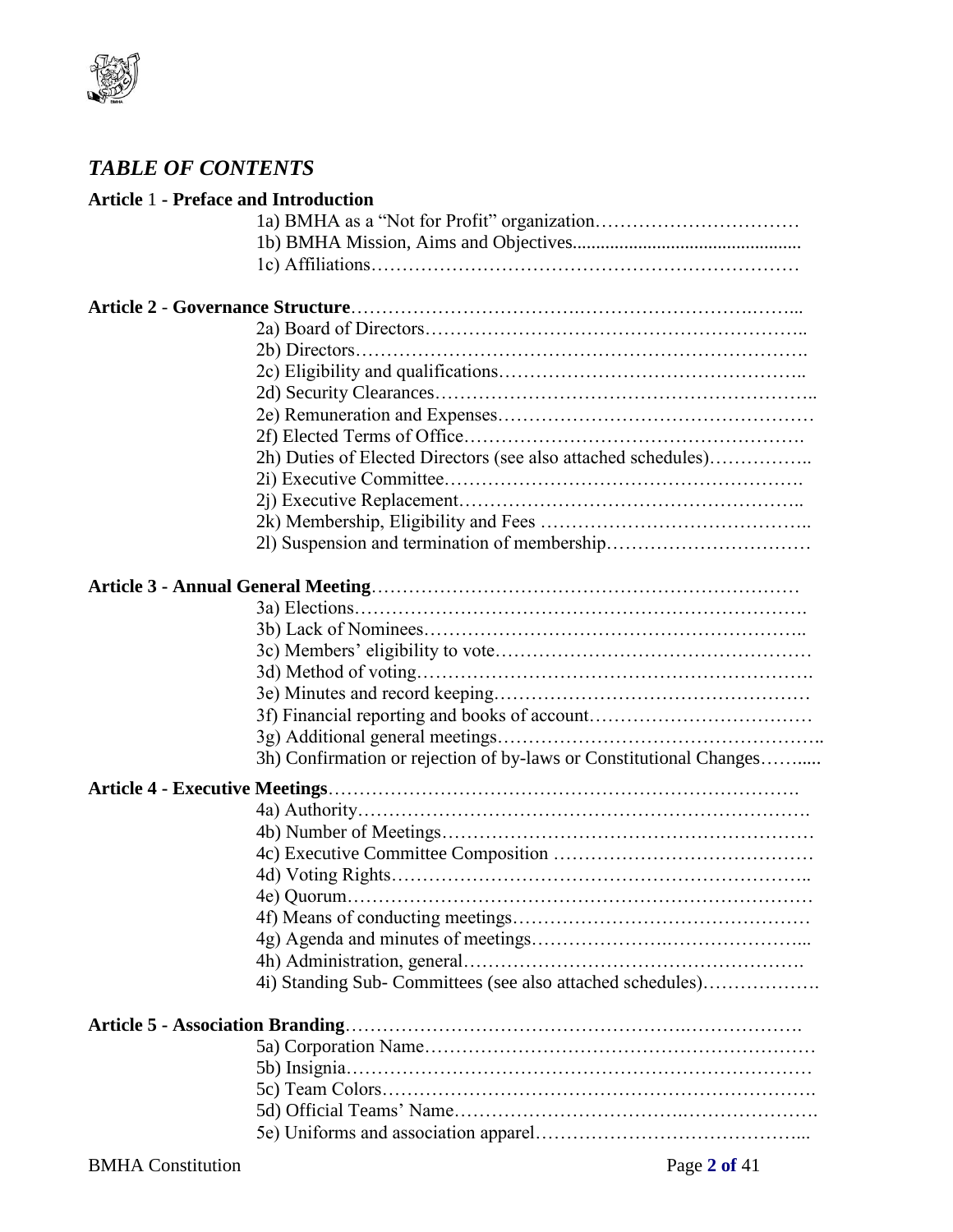

# *TABLE OF CONTENTS (CONT'D.)*

# *APPENDICES*

| Schedule #1    |                                                           |  |
|----------------|-----------------------------------------------------------|--|
| Schedule #2    |                                                           |  |
| Schedule #3    |                                                           |  |
| Schedule #4    |                                                           |  |
| Schedule #5    |                                                           |  |
| Schedule #6    |                                                           |  |
| Schedule #7    |                                                           |  |
| Schedule #8    |                                                           |  |
| Schedule #9    |                                                           |  |
| Schedule $#10$ | Duties of Director of House League Minor Peewee to Midget |  |
|                |                                                           |  |
|                |                                                           |  |
|                |                                                           |  |
|                |                                                           |  |
|                |                                                           |  |
|                |                                                           |  |
|                |                                                           |  |
|                |                                                           |  |
|                |                                                           |  |
|                |                                                           |  |
|                |                                                           |  |
|                |                                                           |  |
|                |                                                           |  |
|                |                                                           |  |

BMHA Constitution Page **3 of** 41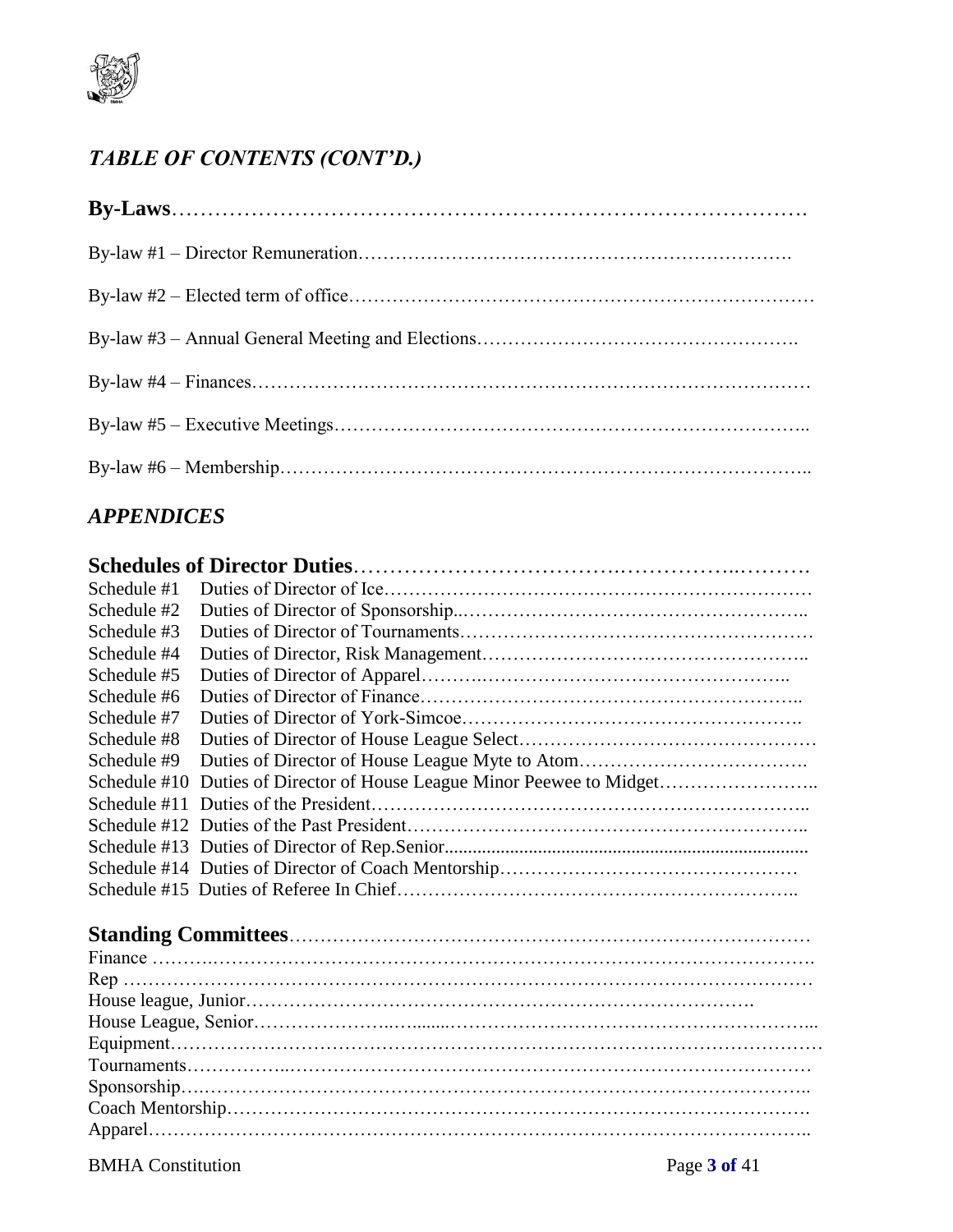

# **ARTICLE 1 – PREFACE AND INTRODUCTION**

#### **1a) BMHA as a "Not for Profit" organization:**

Barrie Minor Hockey Association applied for incorporation under the *[Corporations Act](http://www.e-laws.gov.on.ca/html/statutes/english/elaws_statutes_90c38_e.htm)*, and under Part III of that *Act*, which indicates the company formed is a "non-share" or "not-for-profit" company. Incorporating the organization created a legally recognized entity known in Ontario as a non-share company (that is, it has **members** not shareholders). It is incorporated under the Corporations Act as a corporation that doesn't issue shares. BMHA has been incorporated since 1978.

In a corporation such as the BMHA, the money made can only be used or spent on achieving the purposes, goals or programs of the company, and cannot be utilized for the personal gain of members, or any one member, in the company. As per the requirements of the Corporations Act the BMHA carries on its activities without the purpose of gain for its members. Profits of the BMHA are used to promote the aims and objectives of the BMHA.

#### **1b) Mission, Aims, and Objectives:**

#### Mission:

The mission of the BMHA is to provide the youth of Barrie and adjacent catchment's area with the opportunity to participate in the pursuit of excellence in hockey by developing, encouraging and maximizing inclusive hockey opportunities for all players and volunteers, and to help prepare players to play to the best of their abilities.

The aims and objectives are as follows:

- To encourage, promote, teach and govern minor hockey within the BMHA.
- To promote fair play, sportsmanship, team play, good fellowship and good community spirit.
- To provide, through a carefully organized tiered system of competition, an opportunity for every participant to take part and to enjoy the game of hockey at his appropriate skill level
- To encourage excellence positively, but without undue pressure
- To strive for careful control of expenditures and active fundraising, so that the cost of participation is maintained at the lowest in order to ensure that involvement in hockey is accessible to all
- To encourage an association with no discrimination.

#### **1c) Affiliations**

The association shall have the following affiliations:

- a) the Association shall be a member of the OMHA and,
- b) the Association shall operate in cooperation with the York Simcoe Minor Hockey League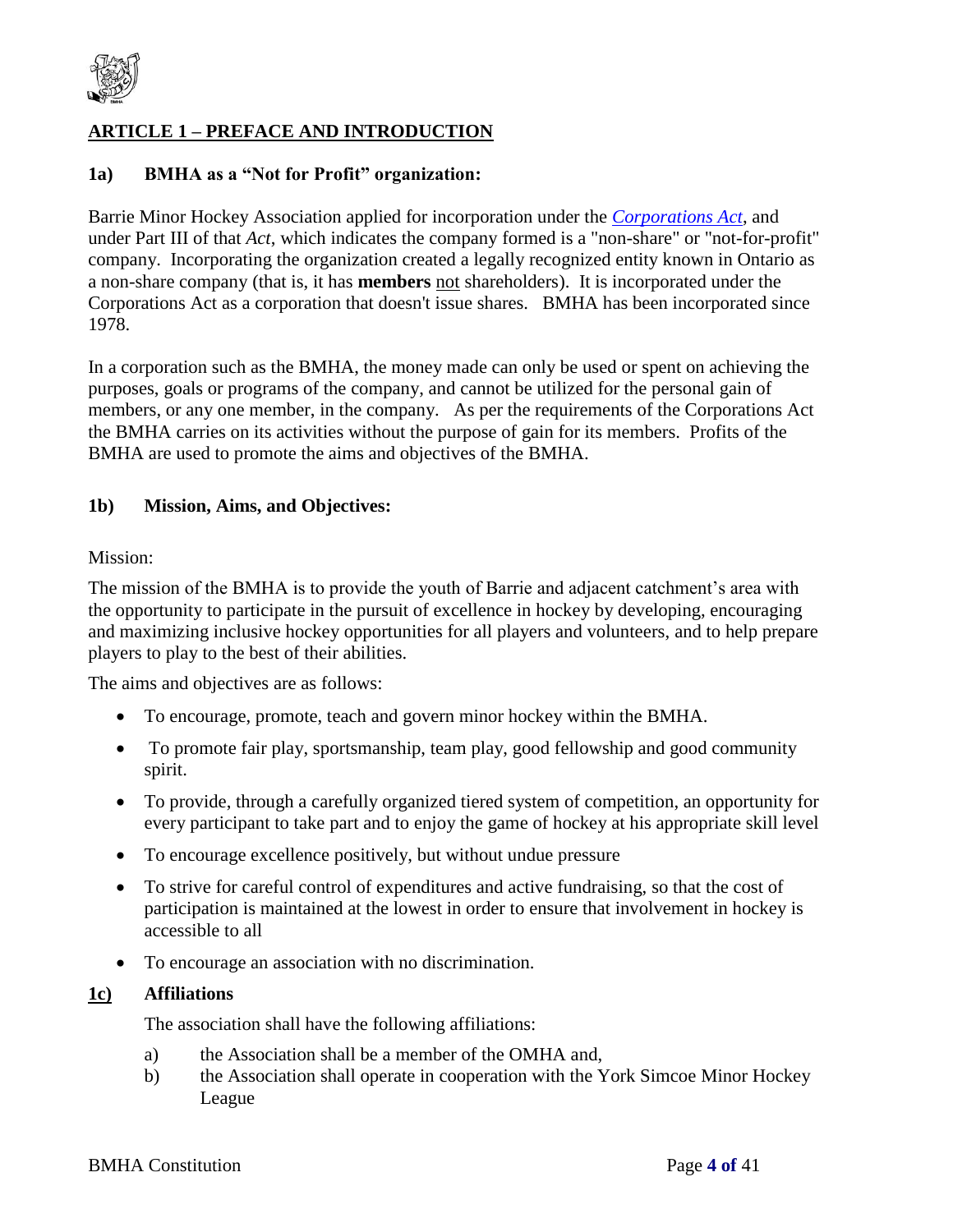

# **ARTICLE 2 – GOVERNANCE STRUCTURE**

# **2a) Board of Directors**

The Corporations Act indicates that no person shall be a director of a corporation unless he or she is a member of the corporation, and, if the person ceases to be a member, he or she thereupon ceases to be a director (see membership eligibility). Therefore, a director is a member prior to his or her election as a director.

### **2b) Directors**

There are 12 Directors' positions plus the President and Past President that make up the Board of Directors. The Directors are: Rep Junior, Rep Senior, Finance, Sponsorship, Tournaments, House League Select, York Simcoe, IP, Ice, House League Junior, House League Senior, and Risk Management Director.

A director must always act for the good of the Corporation. It does not matter what the personal opinions or feelings of a director may be, but when a director is at a Board meeting considering matters and voting, his or her voting must, to the best of their ability and experience, be cast in a manner which assists or is the best for the Corporation.

Directors must maintain confidentiality as to what transpires at a Board of Directors meeting. The business matters which a director may state, are those motions approved and printed, in the minutes of a meeting.

#### **2c) Eligibility and qualifications**

To be elected to the office of President, a candidate, during the year immediately preceding the election, must have served as a member of the executive committee. If no candidate(s) are available from the executive committee, then the candidate must have served as a member of a standing sub-committee chaired by a Director for rep or house league within the last 2 years.

To be eligible for election as a director, a candidate must have served, during any of the two years immediately preceding the election, as a member of a standing sub-committee of BMHA or, in the alternative, as a coach, manager, assistant coach, trainer, BMHA head coach, convener, or honorary life members.

A director must be eighteen (18) or more years of age and shall not be an undischarged bankrupt or of unsound mind.

#### **2d) Security Clearances**

All BMHA executive members and members of standing sub-committees, as well as convenors within Rep and House League will be required to supply an up to date police check, per the security policies of the BMHA. In addition, all such members are required to complete an approved or RIS (Respect in Sport, Online Speak Out) course as defined by the OMHA and Hockey Canada. Failure to do so on the part of any member will require temporary removal from the committee and/or position until this condition is met.

#### BMHA Constitution Page **5 of** 41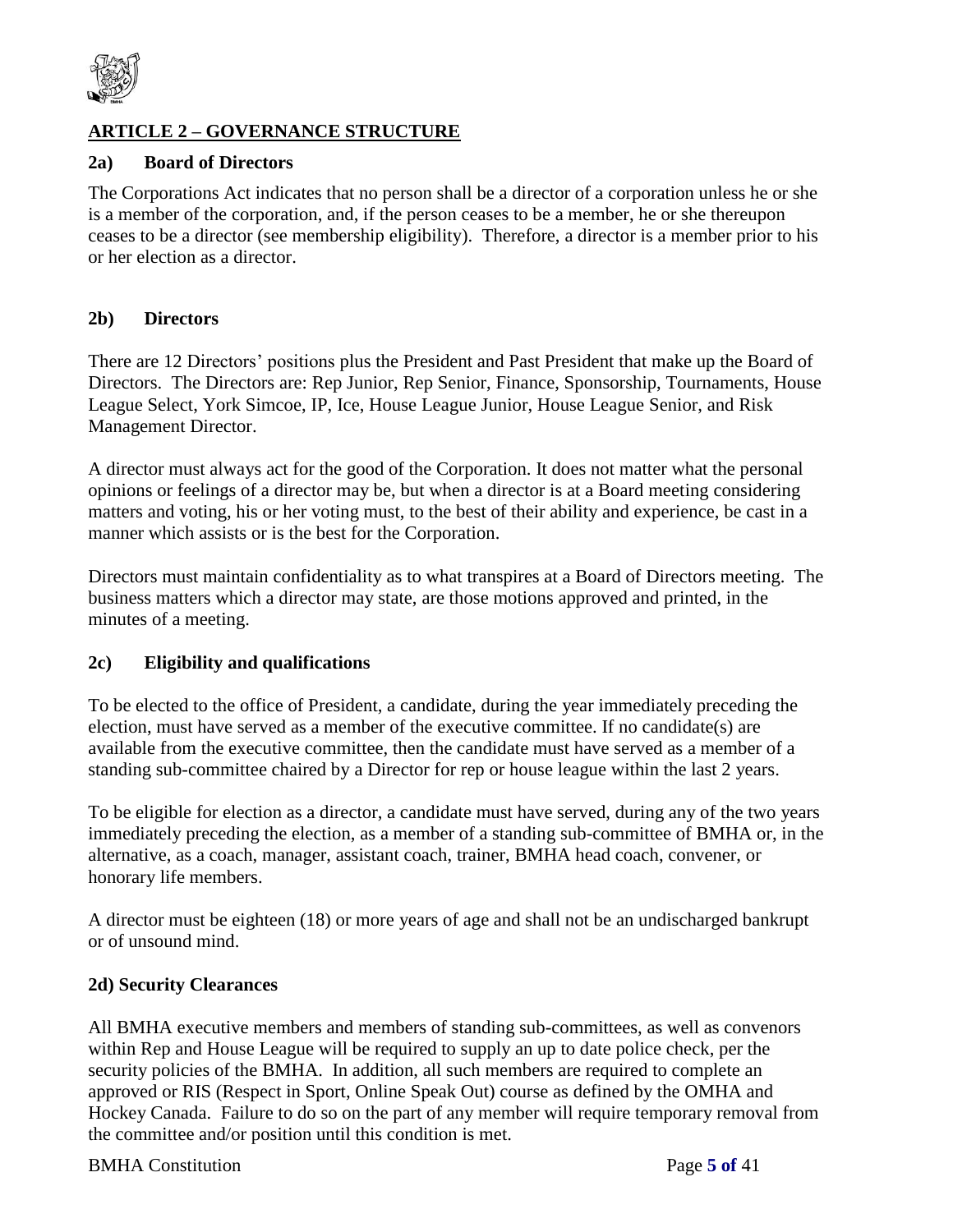

### **2e) Remuneration and Expenses**

The Directors/Executive members shall receive no remuneration for acting as such, but such prohibition does not prevent reasonable remuneration for expenses of Directors/Executives expended on business matters of the Corporation as approved by the Board from time to time. See By-law #1.

# **2f) Elected Terms of Office**

It is understood that the BMHA Board of Directors will be comprised of 14 executive positions made up of 12 Directors, plus the President's and Past President's position. The positions will be elected for two year terms, with a view to having 50% of the Executive positions elected in each alternating year (odd and even numbered years). This will help to ensure continuity among the Executive Board and promote corporate memory. See By-law #2 for additional details.

**2g)** In order to implement the provisions of this bylaw, the team of all incumbent Directors of this association at the date of adoption of this bylaw, shall expire and terminate on the date of the Annual General Meeting next following the date of implementation of the bylaw.

### **2h) Duties of Elected Directors**

All duties, responsibilities, mandates, policies and procedures will be established and maintained as required by the executive committee and will be recorded as policies and procedures of BMHA. Access to these records is made available to all members of BMHA. The association may be Special Resolution, increase or decrease the number of its Directors. Any change in the number of Directors shall be in compliance with prevailing Ontario laws and regulations.

Additions, changes corrections etc., to the policies and procedures of BMHA can be requested by any member of the association. Requests must be in writing to the president of BMHA. Requests will be addressed at the executive committee level and if further development is required then the request will be forwarded to the appropriate mandated standing sub-committee, defined in the constitution, by-laws, policies and procedures of BMHA.

See also the Appendices for the detailed "schedules" which outline the duties of each Director and other Executives.

#### **2i) Executive Committee**

Any member of the executive committee, except for the President, Directors of Rep, Director of House League Junior, Director of House League Senior, BMHA head coach, and Referee in Chief, may also serve as a coach, manager, or trainer of a BMHA rep team. However, any member serving in such an additional capacity must abide by the conflict of interest By-laws and/or policies of BMHA.

No member of the executive committee shall hold more than one position on the executive committee at any one time. However executive members may be members of more than one standing sub-committee or adhoc committee established for a specific goal.

#### BMHA Constitution Page **6 of** 41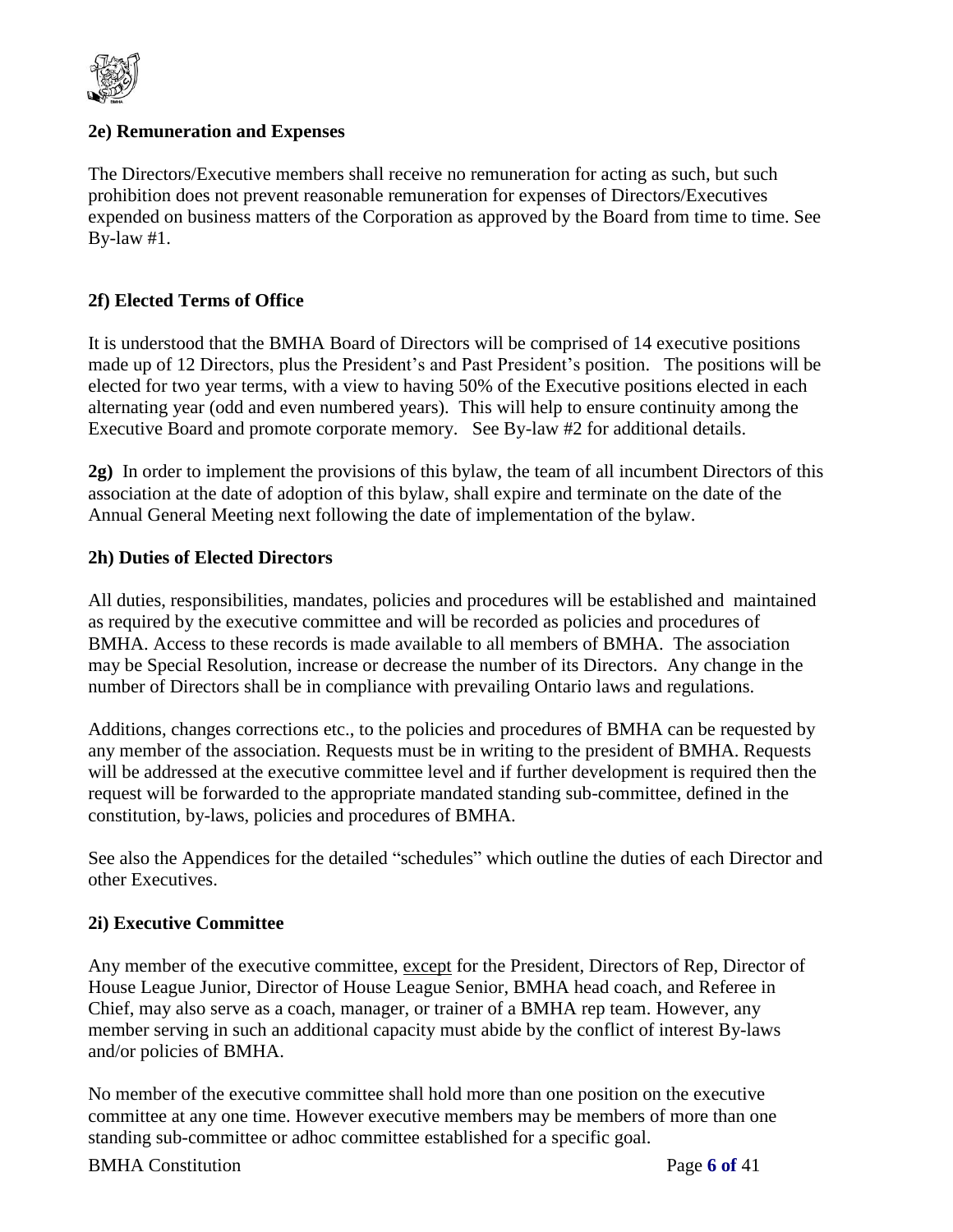

Honorary executive members of BMHA may be appointed by the executive committee for outstanding dedication/contribution to BMHA. An honorary member shall have no voting rights.

The association may by Special Resolution increase or decrease the number of its Directors. Any change in the number of Directors shall be in compliance with prevailing Ontario laws and regulations.

A recommendation for discharge of any elected member of the executive may be made by the BMHA executive committee during a closed "in-camera" session of the voting members of the Board of Directors. Such action must be undertaken with due consideration to the best interests of the BMHA. In addition, a discharged member of the executive may also be released at that time from any role as coach, assistant coach, manager, trainer, or other volunteer, if the Board of Directors deems it appropriate and necessary in the best interests of the BMHA.

A discharged member will not be able to run for an elected position for the period of two (2) years following discharge, and where applicable will only be permitted to re-apply for other positions within the BMHA in accordance with Security Check policies, Coach Selections' policies and other applicable policies, by-laws and constitutional conditions.

Discharge of an elected member of a standing committee, may be made by the executive committee by a simple majority vote of the executive committee.

Discharge of an appointed/approved member of a standing committee can be made by the executive committee by majority vote after recommendation by the chair of that committee.

# **2j) Executive Replacement**

If for any reason an appointed executive member fails to complete a term of office, the elected executive officers of the BMHA, by majority vote, have authority to appoint a replacement who will hold office until the next AGM. At that time the replacement executive member will be required to be voted into the position, even if the term for that position is not normally up for election.

# **2k) Membership Eligibility and Fees**

# **Classes of Membership**

There shall be 3 classes of membership in the Association:

- a) Active membership
- b) Parent/Guardian membership
- c) Honorary Lifetime membership

Persons eligible for membership include the following: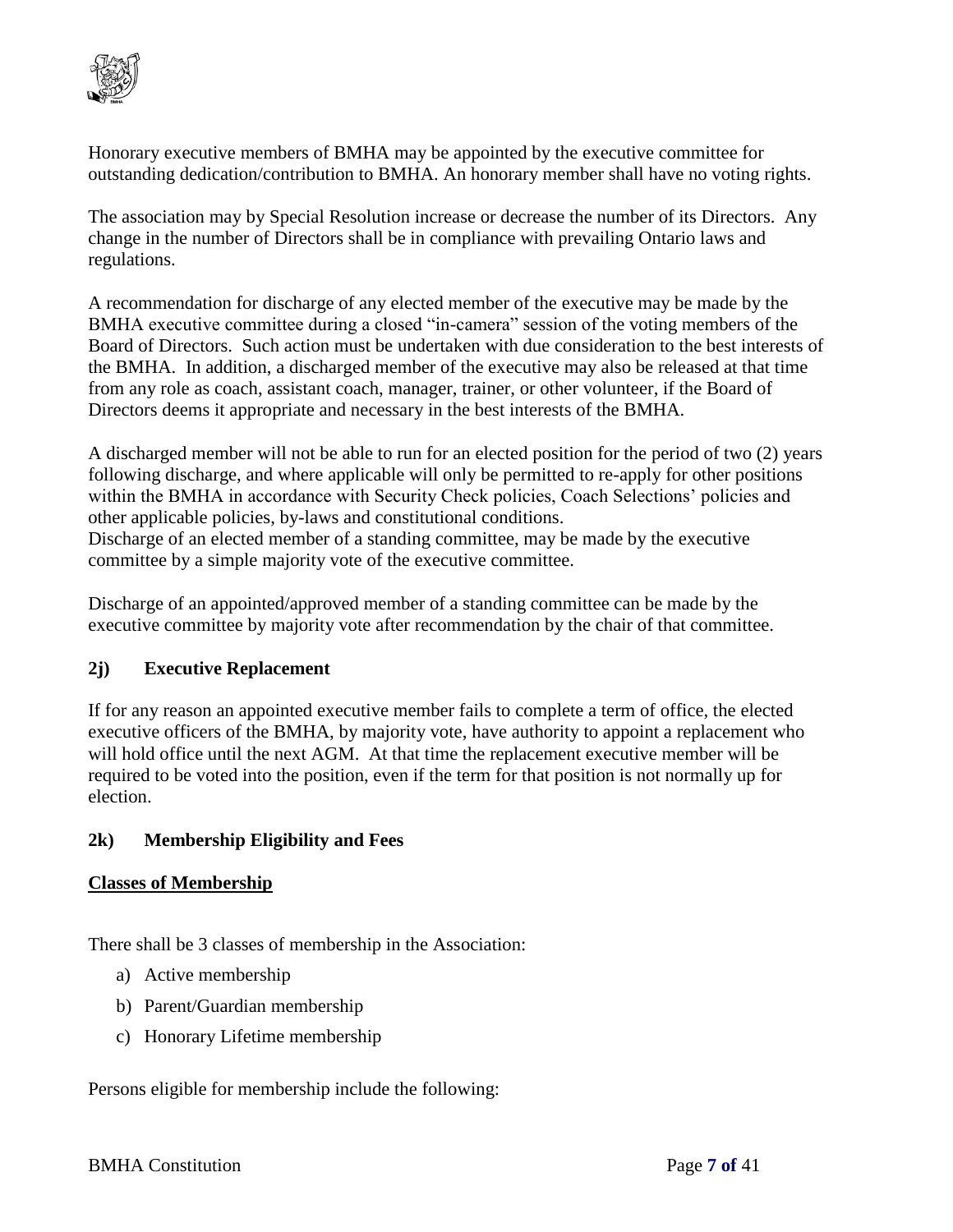

# **Active Membership**

Active members shall include all elected or appointed Directors or officials, and all convenors, coaches, managers and trainers appointed for the current season, and all registered players who are at least 18 years of age.

#### **Parent/Guardian Membership**

Parent/Guardian Membership shall include all parents and/or legal guardians of registered players where the registered player is under the age of eighteen years.

#### **Honorary Lifetime Membership**

Honorary Lifetime membership may be granted to an individual who has rendered extraordinary and distinguished service to the Association. Individuals may be nominated to be Honorary Lifetime members by any member of the Association and the granting of Honorary Lifetime membership must be confirmed by a majority vote of the Board of Directors.

All registered players Parents or guardians of a registered player or players All registered coaching staff, including assistant coaches, managers and trainers. Executive members All honorary life members duly appointed by the BMHA Executive.

#### **Terms of Membership**

Individuals, who are members of the Association at least 35 days in advance of any General Meeting or the members of the Association, are entitled to notice of and to vote at such General Meeting of members. Any individual who is not a member at least 35 days in advance of a General Meeting is not entitled to notice of or to vote at such General Meeting for which the registration date has been established.

#### **Membership Year**

Unless otherwise determined by the Board, every Membership, other than Honorary Lifetime Memberships shall commence on or after September 1 in each year, and shall lapse and terminate on the 31<sup>st</sup> day of August next following the date on which such Membership commenced.

Prior to the Annual General Meeting the BMHA shall notify the members of the dues or fees at any time payable by them and, if any are not paid within thirty days of the date of such notice any member in default shall thereupon automatically cease to be a member of the Corporation, but any such member may on payment of all unpaid dues or fees be reinstated by the Board of Directors.

A member in good standing is any person who has paid all membership dues or other fees owing to the BMHA and who is not the subject of a disciplinary investigation or sanction by the BMHA.

#### **BMHA** Constitution **Page 8 of 41**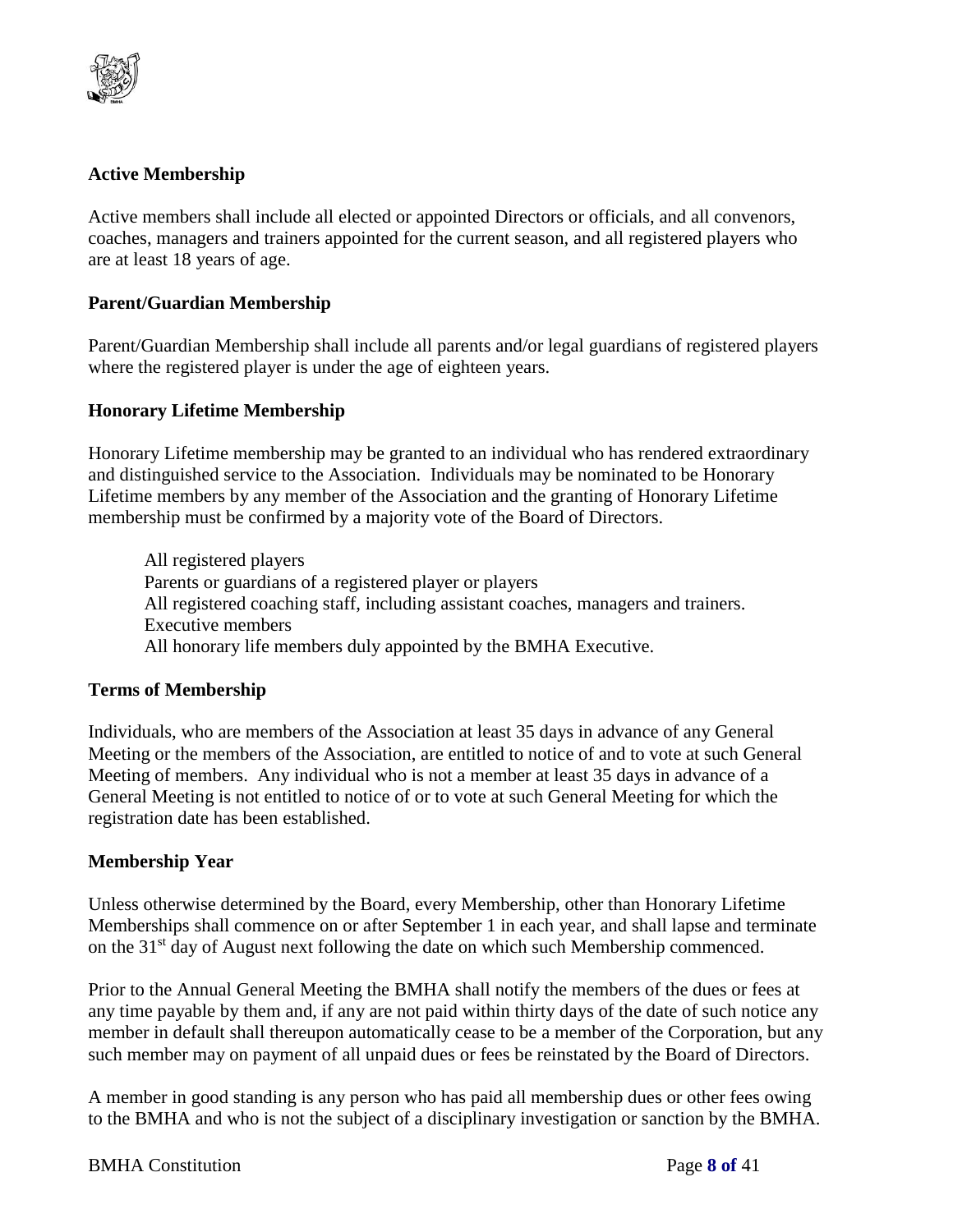

See also by-law #6

# **2l) Suspension and termination of membership**

The Board of Directors has the right and authority to sanction the deportment and/or behavior of any member of the Corporation in any forum recognized by the Corporation. Such sanction may be by way of a reprimand, fine, other penalty, suspension or expulsion of the member, or any combination of the sanctions set out herein. See also by-law #6

# **ARTICLE 3 – ANNUAL GENERAL MEETING**

### **3a) Elections**

Elections of executive members will be conducted at the annual general meeting of the BMHA and such elections will be conducted following the procedures established by the BMHA's Executive committee per By-law # 3. Nominations must be received in writing two (2) weeks prior to the meeting and acknowledged by the nominee prior to the meeting. Nominations from the floor on the day of the AGM will not be accepted.

### **3b) Lack of Nominees**

In the event there are no nominations to and no candidates for one or more of the elected positions, the BMHA elected executive committee members shall have authority to appoint a replacement who will hold office until the next AGM. At that time the replacement executive member(s) will be required to be voted into the position, even if the term for that position is not normally up for election.

# **3c) Members' eligibility to vote**

Those members who are eligible to vote at all association membership and annual meetings are:

- Any executive officer
- Any member of a standing committee
- Any past president
- Any one (1) parent of a family which has one or more children all registered in good standing in the association for the year during which the meeting takes place. In this section, the term "parent" means the natural parent, or a person who has lawful custody of the registered child. For clarity, in the case of a split family or joint custody arrangement, the parent who has paid the required fees will be the parent entitled to vote as a member.
- Any coach, assistant coach, manager, trainer of a BMHA team who has been designated in writing as such by BMHA, by the rep committee or one of the house league committees.

#### *No person shall be entitled to more than one vote. Proxy votes will not be accepted.*

A parent or guardian of a registered player in good standing may cast a vote in that capacity even

### BMHA Constitution Page **9 of** 41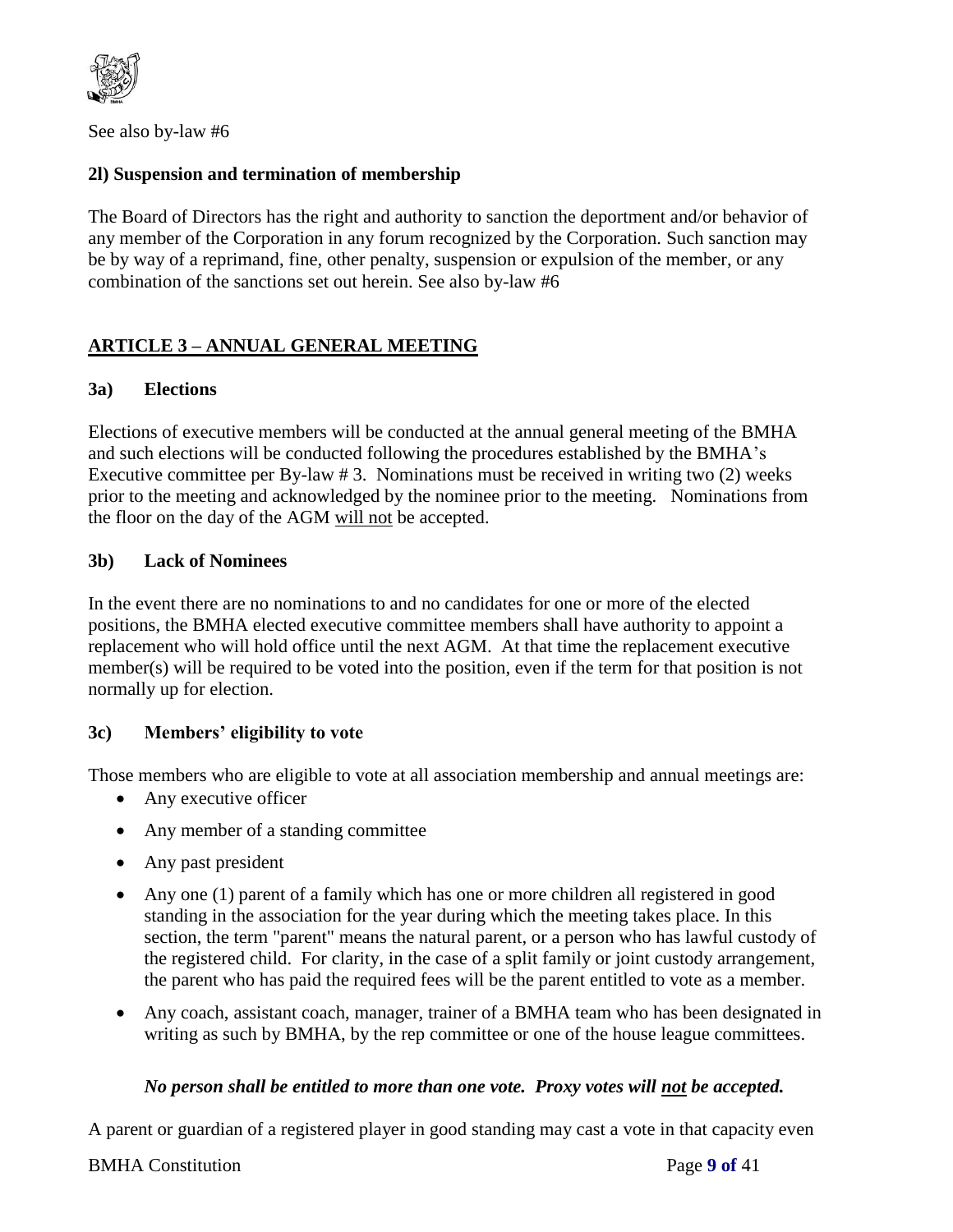

if another member of the family has cast a vote in a different capacity (i.e. coach). The onus of proving that a person is eligible to vote is on the person desiring to vote.

Non-voting members are:

- All players registered in good standing under the age of 19.
- Any other person designated in writing by BMHA as a volunteer worker, whether or not that volunteer receives remuneration from BMHA.
- Honorary executive members
- BMHA paid staff

#### **3d) Method of voting for Election of Directors**

Voting will be conducted by secret ballot. Ballots will only be issued to eligible members and the issuing, collection and counting of ballots will be undertaken by paid staff of the BMHA. In the unlikely event of a tie vote, a second round of voting will be conducted by show of hands. All vote counts and tallies will be recorded in the minutes of the Annual General Meeting.

### *Method of Voting Member Meetings*

A majority of votes cast by members entitled to vote, unless otherwise required by the Corporations Act or by the By-laws of the Association, shall decide every question proposed for consideration at Meetings of Members.

#### **3e) Minutes and record keeping**

Minutes of the AGM will be recorded and published. See also By-law #3

#### **3f) Financial reporting and books of account**

A financial statement of BMHA will be tabled at the AGM for acceptance. See also By-law #4.

#### **3g) Additional general meetings**

The Directors may at any time by resolution of the Board a general meeting of the members for the transaction of any business, the general nature of which is specified in the notice calling the meeting can be called.

The membership may also cause a meeting to be held. In order to do so not less than one-tenth of the members of a corporation entitled to vote at the meeting proposed to be held, may request the directors to call a general meeting of the members for any purpose connected with the affairs of the corporation providing it is not inconsistent with the Corporations Act.

If the members call a meeting they do not have to submit an agenda but they must make clear the purpose and reason for the meeting. The Executive will then set the agenda and cause the meeting to be held within a reasonable time period of the membership request.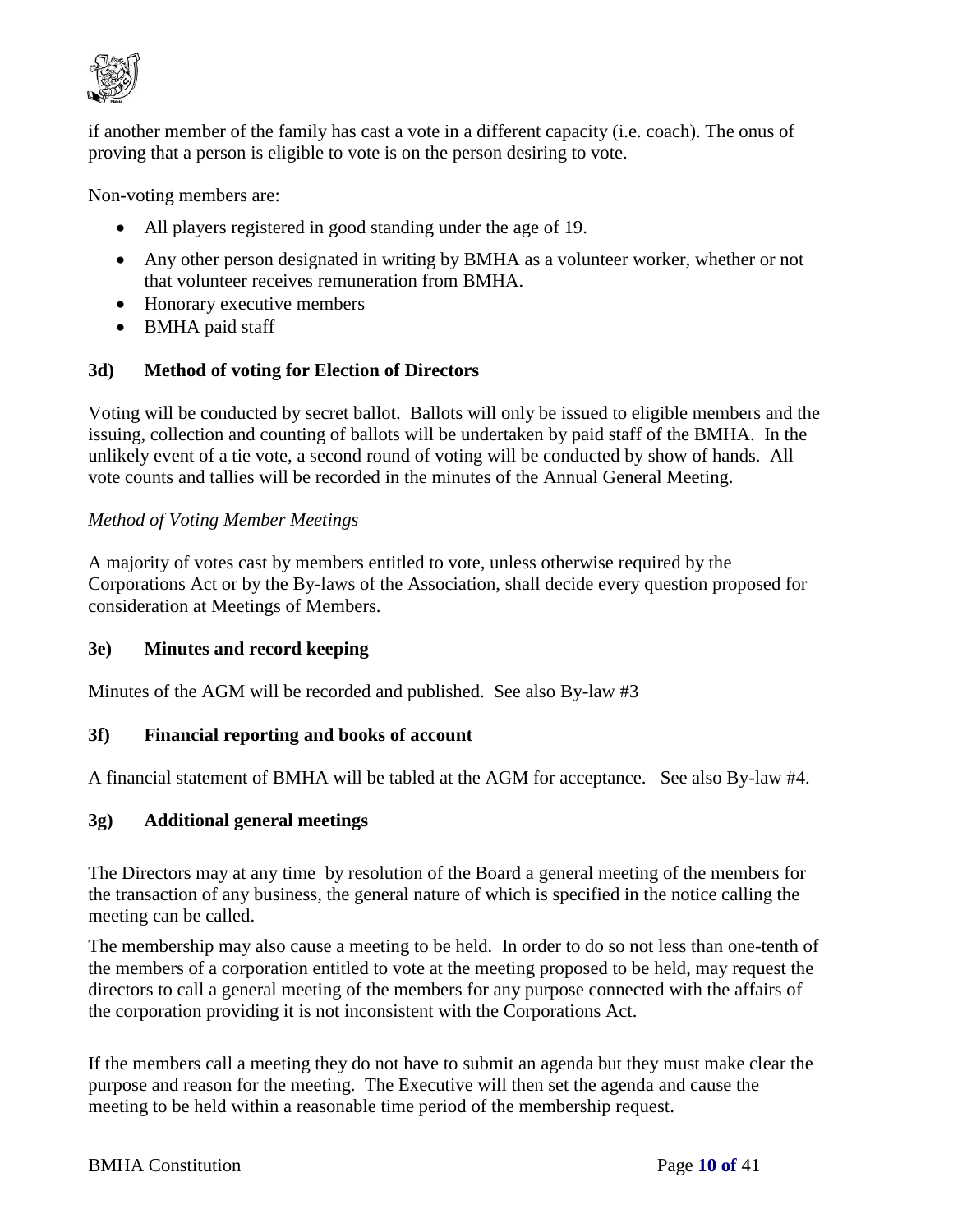

# **3h) Confirmation or Rejection of By-laws or Constitutional changes**

Constitutional changes and By-laws passed by the Board/Executive Committee will be submitted to a membership meeting in order to be confirmed, rejected, amended, or otherwise dealt with. The BMHA will table new or modified constitutional matters and/or changes to by-laws at the AGM for affirmation of the membership.

# **ARTICLE 4 – EXECUTIVE MEETINGS**

#### **4a) Authority**

The authority to govern the BMHA shall be vested in the BMHA Board of Directors unless otherwise specifically designated by terms of the BMHA constitution and by-laws.

The Board of Directors' executive committee shall have the power to alter or amend this constitution and by-laws in order to affect the required business of the Corporation, providing such changes are produced through formal motion and voted upon as required in by-law #5, and with the proviso that any such changes to the BMHA constitution or by-laws are taken to the next scheduled AGM for ratification by the membership.

The Board of Directors' executive committee can develop policies, procedures and rules of operations and manuals in order to guide the day-to-day operations of the BMHA, providing such matters are consistent with the policies and practices of the Ontario Minor Hockey Association and Hockey Canada, as applicable.

#### **Chair**

In the absence of the President, the members entitled to vote and present at any Meeting of Members shall choose another Director as Chair and, if no Director is present or if all the Directors present decline to act as Chair, the Members present shall choose any Member present to Chair.

#### **Absenteeism**

Unless otherwise determined by the Board, the absence of a Director from three (3) consecutive Board Meetings or the absence of a Director from four (4) out of any eight (8) consecutive Board Meetings shall be deemed to be a resignation of the said Director from the Board.

#### **Resignation**

A Director of the Board may resign his or her Directorship by submitting a letter of resignation to the President of the Association.

#### **4b) Number of Meetings**

The executive committee shall meet as required and stated in By-law #5.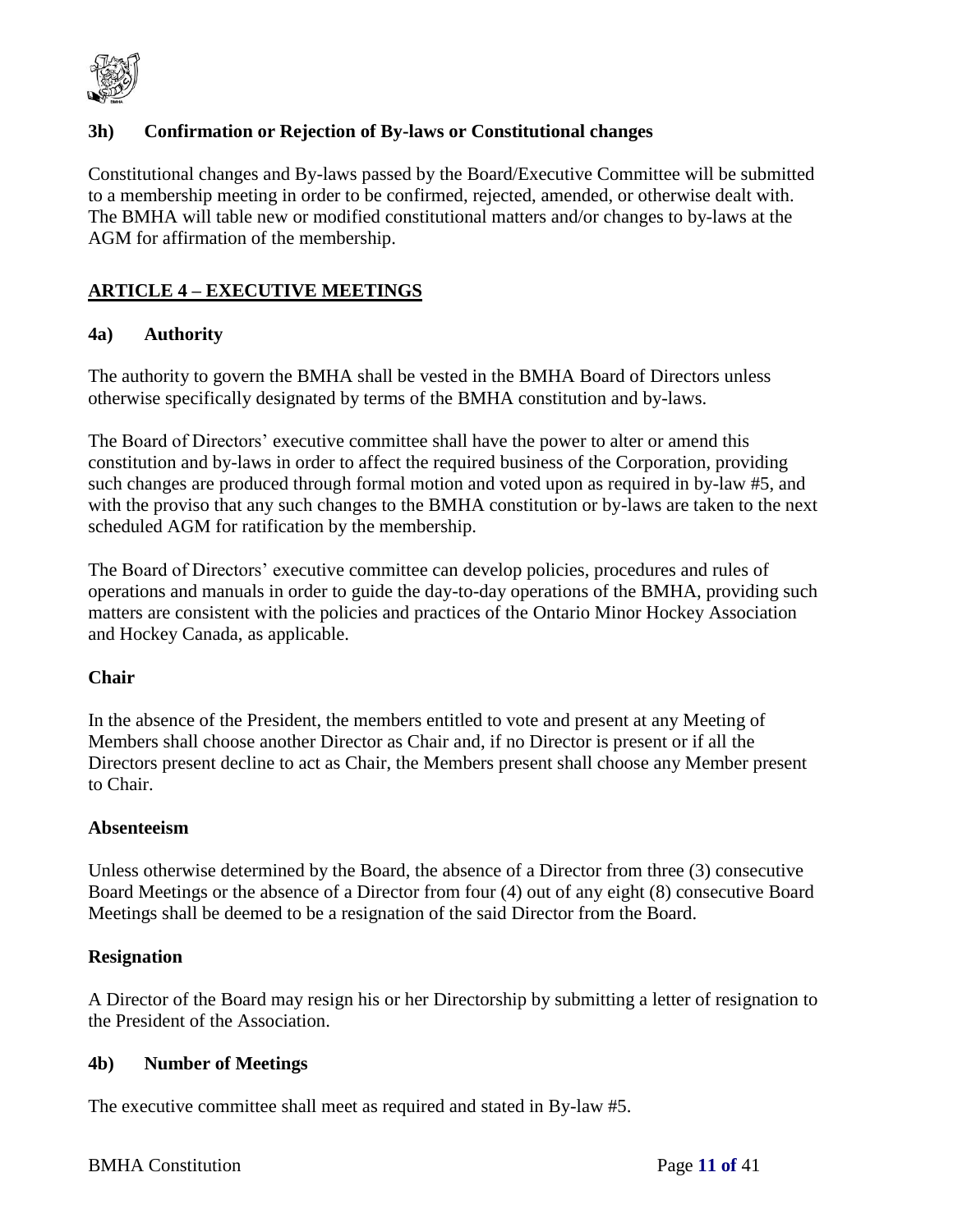

# **4c) Executive Committee Composition**

The executive committee will consist of the president, past president, and 12 directors, plus exofficio (non-voting) league representatives. Non-voting members are the Rep Head Coach, and Referee In Chief, as well as any others who may be required from time to time to represent the interest of the BMHA in competition and league play.

#### **4d) Voting Rights**

Only, the following members of the executive committee shall be entitled to vote at executive committee meetings; these are the president, the directors and past president.

### **4e) Quorum**

In order to vote on any matter of business that is tabled to the executive committee a quorum of the executive committee will be required. A quorum is defined as 50% plus 1 (one) of the eligible voting members of the executive committee. In the absence of a quorum the discussions of the executive committee may continue, but no matters which require a vote may be passed or decided upon.

### **4f) Means of conducting meetings**

Meetings will be held as face-to-face (in person) unless otherwise agreed by the executive committee.

Where circumstances require, meetings of the Directors may be held by telephone, electronic or other communication facilities so long as it permits all persons participating in the meeting to communicate with each other simultaneously and instantaneously. However, in order to do so, all the executive members present at/participating in the meeting must consent to such methodology.

#### **4g) Agenda and Minutes of meetings**

Minutes of all proceedings at meetings of the executive committee will be recorded in books kept for that purpose. A record of all decisions will be kept as part of the official minutes of all meetings.

#### **4h) Administration, general**

All BMHA executive members and members of standing sub-committees, as well as conveners within Rep. and House League will be required to supply an up to date police check, per the security policies of the BMHA. In addition, all such members are required to complete an approved Speak Out (Prevention Services) course as defined by the OMHA and Hockey Canada. Failure to do so on the part of any such member will require temporary removal from the committee and/or position until this condition is met.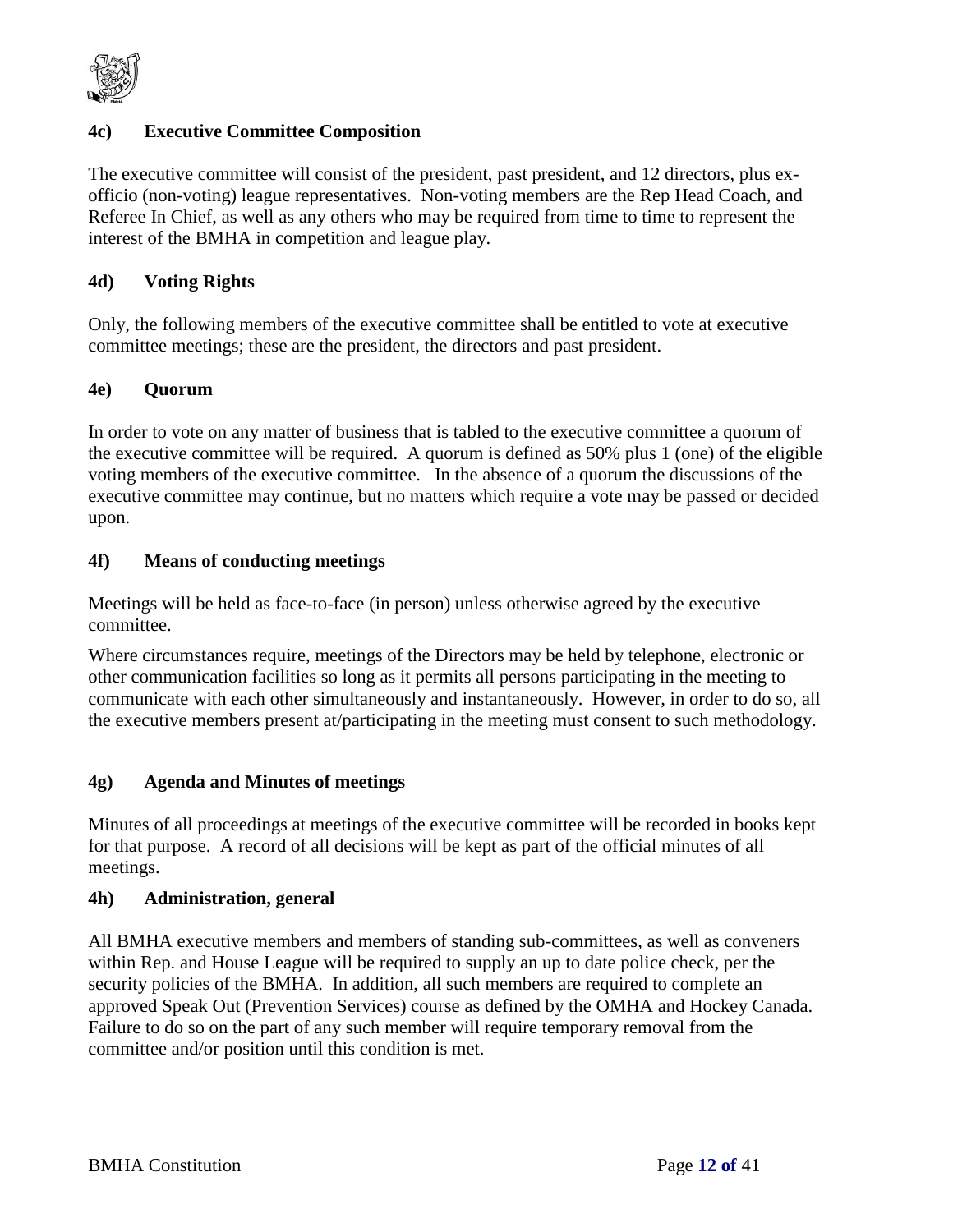

# **4i) Standing Sub-Committees**

The following are the current standing sub-committees of BMHA

- Finance
- $\bullet$  Rep
- House League, Mite to Major Atom
- House League, Minor Peewee to Midget
- Equipment
- Tournaments
- Sponsorship
- Coach Mentorship
- Apparel

The chairs of standing sub-committees shall normally be the Director responsible for that portfolio of operations within the BMHA, or where necessary due to circumstances, another BMHA executive member from the elected directors of BMHA.

The chairperson of the standing committees shall be empowered to conduct the usual business of their committees and shall report on this business to the Board of Directors at the regular executive committee meetings.

Additional committees may be formed by the executive committee of BMHA for various purposes. The structure and mandates for these committees will be for a term determined by the Executive Committee in order to meet the needs of the BMHA. Such committees are not standing sub-committees of BMHA, unless specifically formed as such and passed by formal motion at the executive committee.

See also the appendices for detailed mandates and terms of reference for each of the current subcommittees.

# **ARTICLE 5 – ASSOCIATION BRANDING**

#### **5a) Corporation Name**

This organization shall be known as the "Barrie Minor Hockey Association", member of the Ontario Minor Hockey Association. Reference to this association shall be referenced as "BMHA" in this constitution and in policies and procedures of the association.

#### **5b) Insignia**

The insignia shall appropriately depict the BMHA via a visual image. Any change to the insignia must be supported by the executive committee and adopted at the AGM.

#### **5c) Team Colors**

The BMHA and team colors shall be approved by the executive committee for rep teams and for house league teams.

BMHA Constitution Page **13 of** 41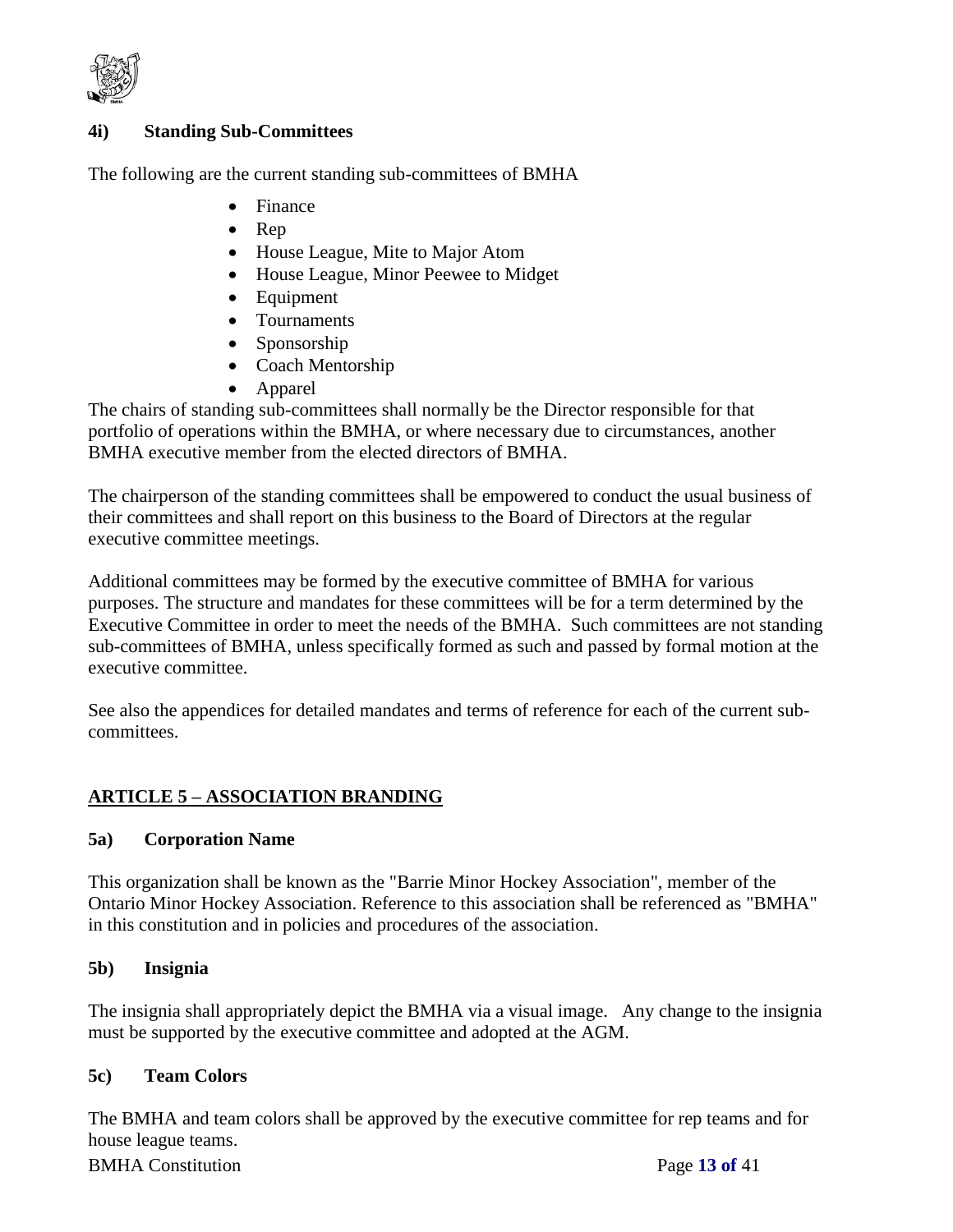

#### **5d) Official Teams' Name**

The BMHA official names for teams will be "The Barrie Colts". Any change to the official name must be supported by the executive committee and adopted at the AGM.

#### **5e) Uniforms and association apparel**

Team uniforms and associated apparel must be consistent with the name, insignia and colors of the association. Procurement of team uniforms and associated apparel must be done in accordance with BMHA policies.

### **BY-LAW NO.1**

#### **A by-law relating to the particularities of the**

# **REMUNERATION FOR BOARD OF DIRECTORS, and OTHER OFFICERS of BARRIE MINOR HOCKEY ASSOCIATION, as authorized under the** *Corporations Act.*

#### **1.1.01 Directors are Volunteers**

The directors shall receive no remuneration for acting as such, but such prohibition does not prevent reasonable remuneration for expenses of directors expended on business matters of the Corporation as approved by the Board from time to time.

#### **1.1.02 Indemnification**

The Corporation may purchase and maintain such insurance for the benefit of its directors and officers or for matters as the Board may from time to time determine, and specifically matters identified in the Corporations Act, R.S.O. 1990, including insurance for errors and omissions under the Corporations Act R.S.O. 1990, and any contravention of applicable sections of that Act.

It is specifically noted that a personal action for breach of any law of Canada or the Province of Ontario on a personal basis is not exempted, waived nor released by such insurance.

#### **1.1.03 Director Expenses**

The following list of expenses has been deemed as fair and reasonable, in support of matters of business of the Board, as approved by the Executive Committee of the Board of Directors. Items on this list may be modified, adjusted, or removed by the Board at any time.

- Travel by personal vehicle outside of the City of Barrie and adjacent areas, per mileage compensation rates of the OMHA.
- Where travel requirements exceed 140kms in total and/or the business required extends over more than one consecutive day, then overnight hotel accommodation in a "standard" hotel room,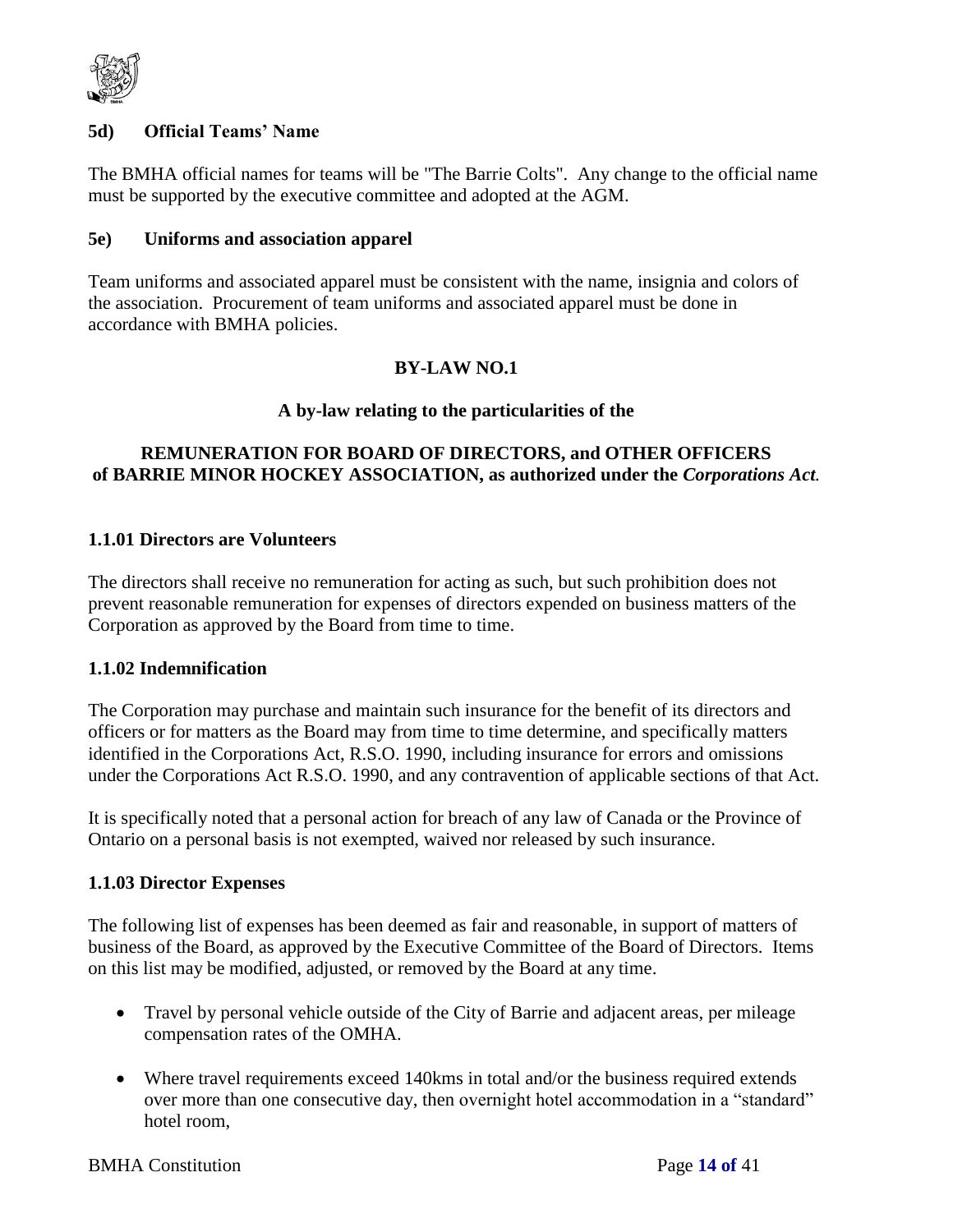

# **BY-LAW NO.1 continued**

- Meals at rates determined by the Board, when on business of the Board.
- At the Board's discretion, if requested, a set expense request will be granted to the **Director**

The above list may be modified from time to time as determined by the Board of Directors.

# **BY-LAW NO.2**

#### **A by-law relating to the particularities of the**

# **ELECTED TERMS OF OFFICE FOR THE BOARD OF DIRECTORS, and OTHER OFFICERS of BARRIE MINOR HOCKEY ASSOCIATION, as authorized under the**  *Corporations Act.*

#### **2.1.01 President**

The president will be elected at the annual general meeting to hold office for a two-year term but may seek re-election.

Directors will be elected for a two (2) year term at each annual meeting. Terms of office are set to alternate in order that all director positions are not elected each year. If there are vacancies, as many directors as required will be elected for the term of office left vacant by any retiring director. Any director may seek re-election. The term of all incumbent Directors of the association at the date of adoption of this Bylaw, shall expire and terminate on the date of the Annual General Meeting at closing of the meeting.

Rotational elected terms of office will be as follows:

| <b>ODD NUMBERED YEARS</b>                 | <b>EVEN NUMBERED YEARS</b>      |
|-------------------------------------------|---------------------------------|
| Director of Risk Management               | Director of House League Select |
| Director of Tournaments                   | Director of Rep Sr              |
| Director of Rep Jr                        | Director of Initiation Program  |
| <b>York Simcoe</b>                        | Director of Ice                 |
| President                                 | Director of Finance             |
| Director of HL Jr                         | Director of HL Sr               |
| * Non-elected - Past President may change | Director of Sponsorship         |

#### **2.1.02 Vacancies**

If for any reason, an elected executive officer fails to complete the term of office for which they were elected then a replacement may be appointed per section 2i of the BMHA Constitution. However, the Board of Directors also has the authority to host an additional membership meeting in order to elect a member to the vacant position.

#### BMHA Constitution Page **15 of** 41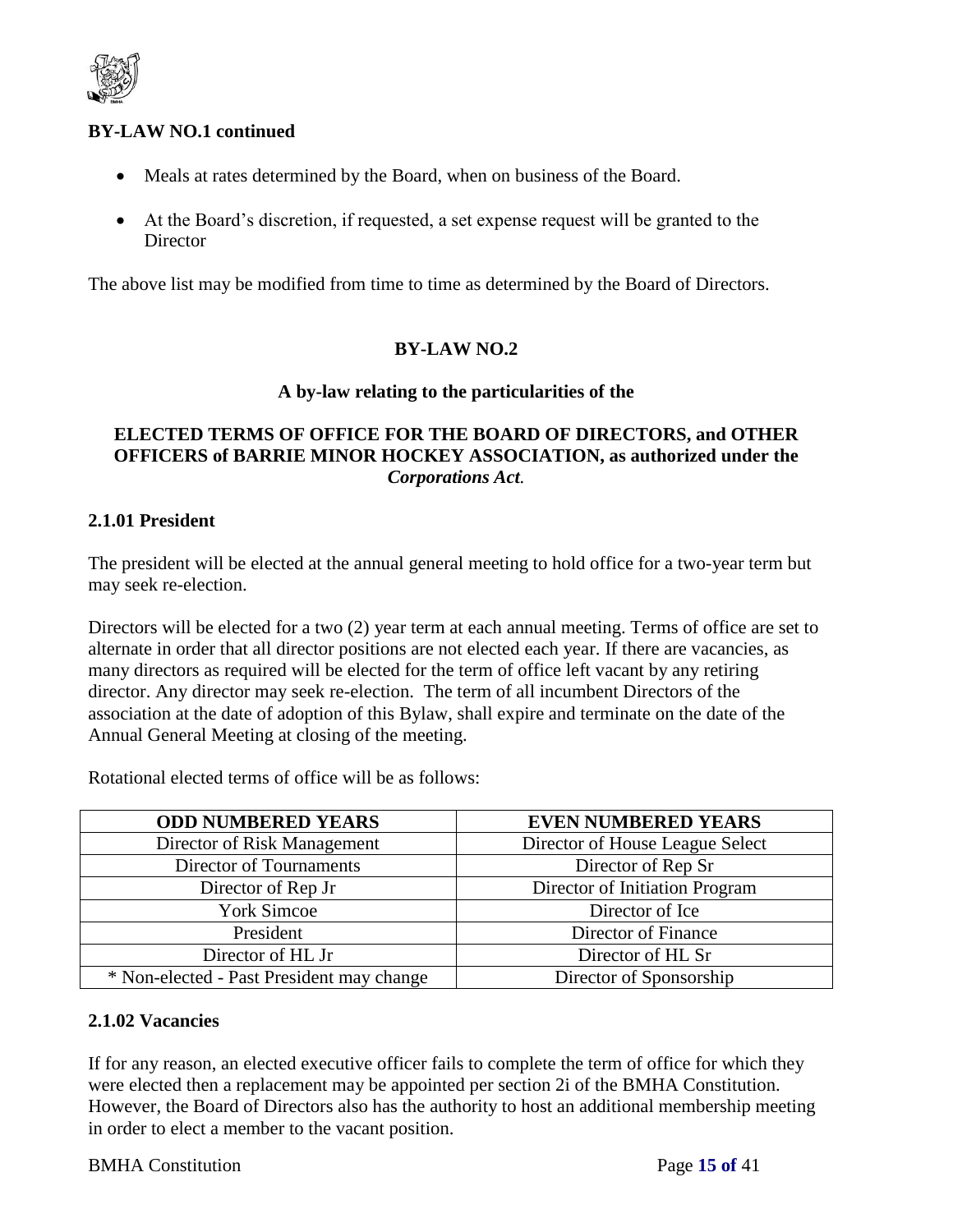

# **BYLAW #2 continued**

Eligibility requirements for such an election must be adhered to. The association membership shall be given three (3) weeks notice of such election. Until such election and association meeting are held the following will take affect:

- a) In the office of the President, then the immediate Past president will act in his stead, but if this arrangement cannot be completed, then the executive committee will elect, as an interim president, one of the members of the executive committee, by majority vote.
- b) In capacity of Directors, the executive committee may either, elect an interim officer from members of any standing sub-committee or, in its discretion, leave such position vacant until it is filled by election at the next BMHA annual general meeting.

### **BY-LAW NO.3**

### **A by-law relating to the particularities of the**

# **ANNUAL GENERAL MEETING (AGM) AND ELECTIONS FOR THE BOARD OF DIRECTORS, and OTHER OFFICERS of BARRIE MINOR HOCKEY ASSOCIATION, as authorized under the** *Corporations Act.*

### **3.1.01 Notice of Meeting**

An annual meeting will be held during the latter part of the season, usually June 15, but no earlier than May 1, on a date set by the BMHA executive committee at which time an election of executive officers will take place.

Each member may be informed by one of the following methods of notice under section 3.1.02 below, and the Corporation may exercise a minimum of two, or all methods to notify each member, but needs only exercise one of the methods to make notice of a member meeting proper.

#### **3.1.02 Notice Methodology**

Three (3) weeks notice in writing must be given to all members of the annual meeting. The same advance notice may be given by:

- i) sending the notice by prepaid mail or e-mail to each registered member in good standing,
- ii) distribution to each registered player member through the Team Coaches notice of the meeting in conjunction with

a) posting such notice on the appropriate Bulletin Boards mounted in facilities leased by the Corporation for its' activities, where permitted; or

b) by entering such notice in or on the Web site maintained by the Corporation.

Notice of the Annual Member Meeting shall be given in a minimum of two methods set out in section 3.1.02 above, and in addition notice of such meeting shall be published in the local

#### BMHA Constitution Page **16 of** 41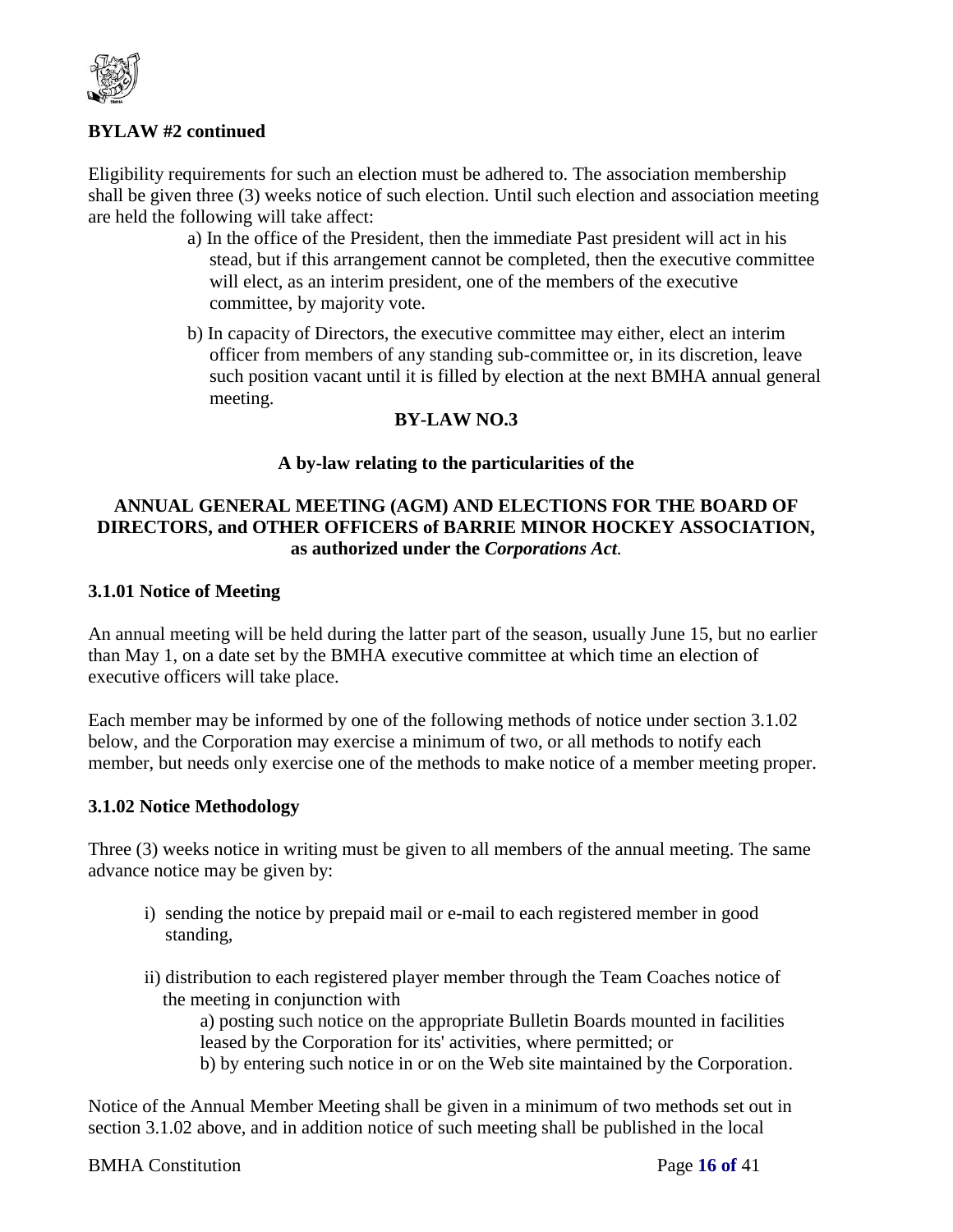

# **BYLAW #3 continued**

newspaper in which it is usual to post game results, and once a week for at least three weeks prior to the number of days set out in section 3.1.02

# **3.1.03 Contents of Notice**

Notice of a Member Meeting, including the Annual Member Meeting shall include the date, time and location of the meeting.

# **Error or Omission in Notice**

No inadvertent error or omission in giving notice of any Annual General Meeting or General Meeting or any adjourned Meeting, whether Annual or General, shall invalidate such a Meeting or make void any proceedings taken at such Meeting and any Member may at any time waive notice of any such Meeting and may ratify, approve and confirm any or all actions or proceedings taken at any such Meeting.

# **3.1.04 Agenda for the AGM**

The AGM will be chaired by the President of the BMHA or designate. The Chair will be reflected in the minutes of the meeting.

The Order of Business at the Annual General Meeting shall be generally as follows unless amended by the executive committee prior to the said meeting:

- Call to Order
- Acceptance of Previous AGM Member Minutes
- Finance report
- Approval of Financial Statements
- Ratification of the appointment of the auditor for the fiscal year
- Amendments to the Constitution and/or By-Laws, Letters Patent
- President's Report

- Other Director's Reports – receiving reports of the activities of the Association during the preceding year

- Election of Officers
- Any other important business of the association will be dealt with (correspondence, old business, etc.)
- Adjournment

# **3.1.05 AGM quorum requirements**

A quorum of thirty (30) members in good standing shall be required to conduct business at the annual meeting. Failure to achieve quorum will result in re-scheduling of the AGM.

# **3.1.06 Member attendance, speaking and representations**

BMHA Constitution Page **17 of** 41 Any member registered with the Corporation may attend any member meeting.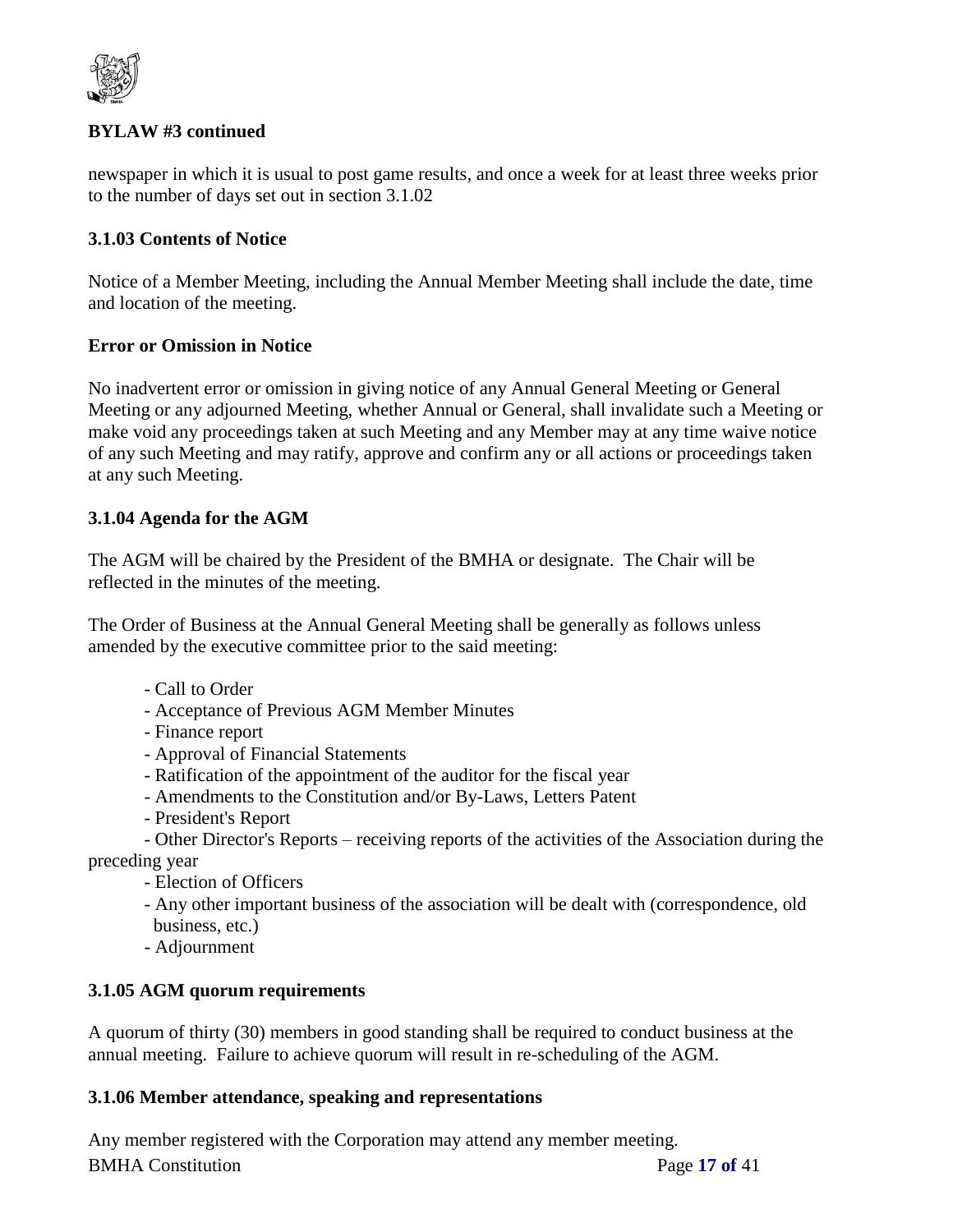

# **BYLAW #3 continued**

Any member who carries a voting right as set out in section 3.1.07 below has the right to address the meeting through the Chair, provided proper decorum and courtesy is observed by such member and the appropriate rules of order are followed. Any member in attendance at a meeting who does not carry a voting right may address the meeting only at the pleasure of the Chair and on request to the Chair, and a ruling by the Chair may not be challenged.

# **3.1.07 Member Voting Rights**

On attendance in person at any member meeting the members in good standing shall vote in the prescribed manner and form. Eligible members are defined in section 3c of the BMHA constitution. There will be no voting permitted via proxy votes.

# **3.1.08 Casting of Votes**

Any member in attendance at a member meeting shall be required to register at the designated area prior to the commencement of the AGM. Any member not registering in the fashion designated by the Board for the meeting shall not be issued any voting rights at said meeting.

# **3.1.09 Voting Rights Suspended**

Any member who is not in good standing for any reason shall not have voting rights and such rights shall be considered suspended until such time as the member is in good standing.

# **3.1.10 Meeting Minutes and Recorded Votes**

Recorded minutes of all decisions and voting results will be taken and kept as a record of proceedings, as established by sections 3d and 3e of the constitution.

At all Meetings of Members, every question shall be decided by a show of hands, unless a specific count or unless a secret ballot is required by the Chair or requested by any Member entitled to vote. Whenever a vote by show of hands has been taken upon a question, unless a specific count or secret ballot is requested or required, a declaration by the Chair that a resolution has been carried or lost by a particular majority and an entry to that effect in the minutes of the Meeting is conclusive evidence of the fact without proof of the number or proportion of votes recorded in favour of or against the motion.

# **3.1.11 Challenge of Vote Results**

Any challenge to the tally of voting results must be tabled on the floor at the time of the announcements of the results. The person(s) challenging the tally will then be permitted to scrutinize the ballots in the presence of those tallying the votes and the past President, only.

# **3.1.12 Changes To the Constitution or By-laws of the Barrie Minor Hockey Association**

BMHA Constitution Page **18 of** 41 a) Changes to the constitution or by-laws may be made by the executive committee as per the required procedures of that committee, as outlined in the constitution's Article 4 and By-law #5. Any such changes made by the executive committee must be brought forward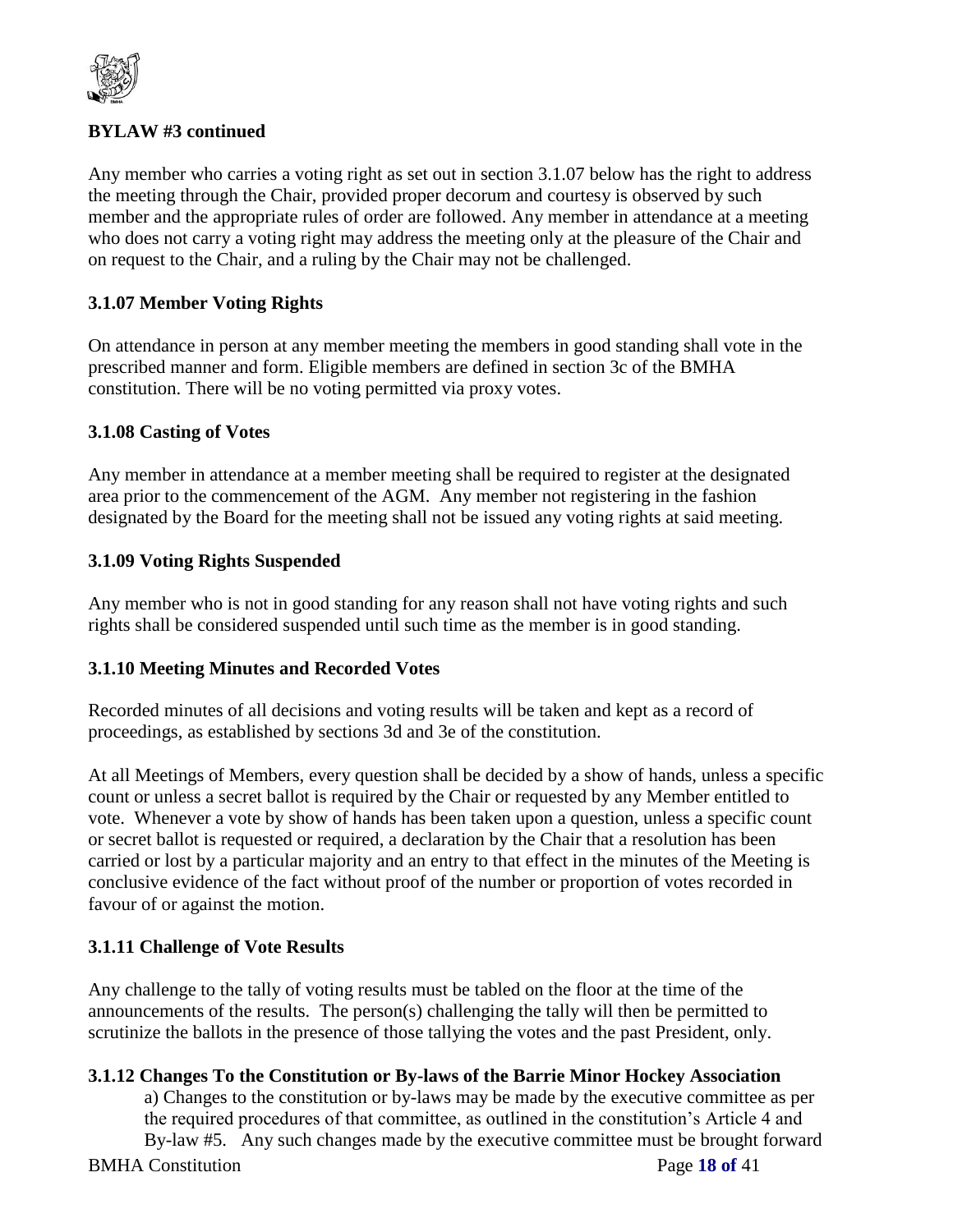

# **BYLAW #3 continued**

to the membership for ratification at the next scheduled membership meeting/AGM.

b) Changes to the constitution or by-laws may be proposed by members per the established procedures under section 3.1.12 below and then voted upon at the AGM or other applicable general membership meeting.

c) Any non-material changes to the constitution and or by-laws such as typing errors, name changes (e.g. CAHA to CHA) or deletion of sections no longer applicable, may be made by the BMHA executive at any executive meeting providing there is a quorum and a two thirds majority vote in favor of the proposed change.

### **3.1.13 Notice of Proposed changes to the Constitution or By-laws**

A notice of proposed changes in the constitution must be made available to all association members at least two (2) weeks prior to the annual meeting. Additional changes may be made and presented at the meeting itself by the president without previous notification.

### **3.1.14 Quorum and Approvals of Constitution or By-law Changes.**

A quorum of (30) members not including members of the executive committee will be required with at least a two-third (2/3) majority vote of the attending members to approve a change.

#### **3.1.15 Adjournment in the best interests of the BMHA**

The executive committee may adjourn any motion for amendments to the constitution and or bylaws, which it deems, in its arbitrary discretion, may be against the best interests of all members of the association, but only to the next annual meeting.

#### **3.1.16 Destruction of Ballots:**

At the conclusion of the AGM, all written ballots will be destroyed. Any challenge to the tally of ballots must be tabled on the floor during the announcement of the results.

#### **BY-LAW NO.4**

#### **A by-law relating to the particularities of the**

# **FINANCES of BARRIE MINOR HOCKEY ASSOCIATION, as authorized under the**  *Corporations Act*

#### **4.1.01 Banking Powers**

The Board of Directors may from time to time: (a) borrow money on the Credit of the Corporation; or

(b) issue, sell or pledge securities of the Corporation; or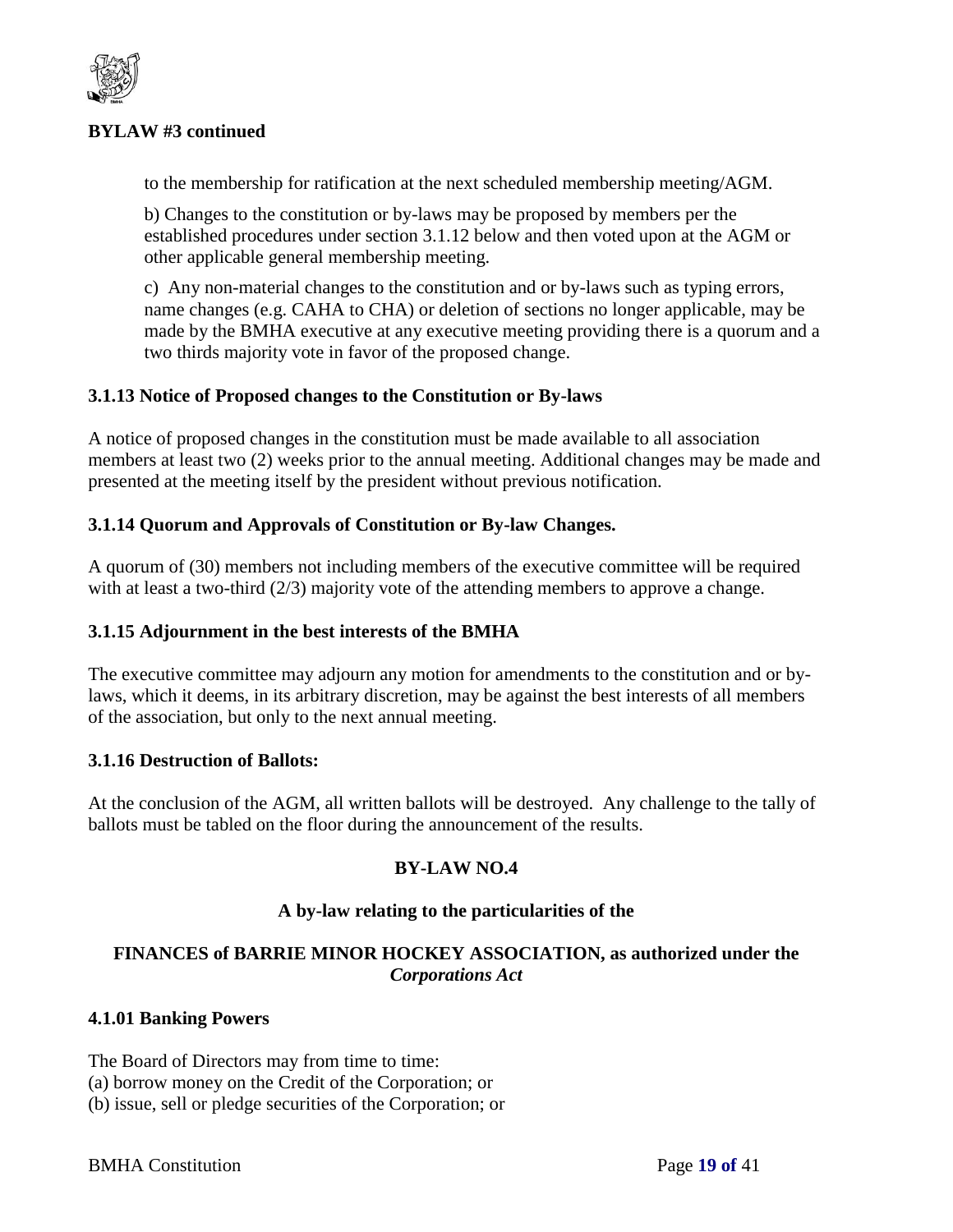

# **BYLAW #4 continued**

(c) charge, mortgage, or pledge all or any of the real or personal property of the Corporation, including book debts, rights, powers, franchises and undertakings to secure any securities or any money borrowed, or other debts, or any other obligation or liability of the Corporation.

From time to time, the Board may authorize any Director of the Corporation or any other person to make arrangements with reference to the monies borrowed or to be borrowed as stated above and as to the securities to be given therefore, with power to vary or modify such arrangements, terms and conditions and to give such additional security for any monies borrowed or remaining due by the Corporation, as the Board may authorize and generally to manage, transact and settle the borrowing of money by the Corporation.

### **4.1.02 Delegation of Signatory**

The Board may from time to time by resolution delegate to the President and the Business Manager or to any two officers of the Barrie Minor Hockey Association (including the President or the Business Manager) all or any of the powers conferred on the directors by article 4.1.01 of this by-law to the full extent thereof or such lesser extent as the directors may in any such resolution provide.

#### **4.1.03 Delegation to Position and Person**

The powers hereby conferred shall pass to any President or Director or other officer of the Corporation upon election or appointment as said officer of the Corporation.

# **4.1.04 Banking Practices**

The officers set out or named in section 4.1.02 above or any officers named by special resolution under this By-Law, are authorized to complete and execute (under seal where required), any corporate documents necessary to provide appropriate bank accounts or other bank documents to carry on the business of the Corporation.

The Business Manager of the BMHA shall have charge as required for carrying out the duties of that position as written or as amended from time to time by the Board of Directors. The Business Manager will develop procedures for the purposes of carrying out the duties of that office, which will be presented as required for approval of the Board. This will include, but not limited to; receipt of monies, disbursements and record keeping for the purposes of reporting and/or audit.

#### **Financial Year**

The financial year of the Association shall terminate on the 30<sup>th</sup> day of April in each year.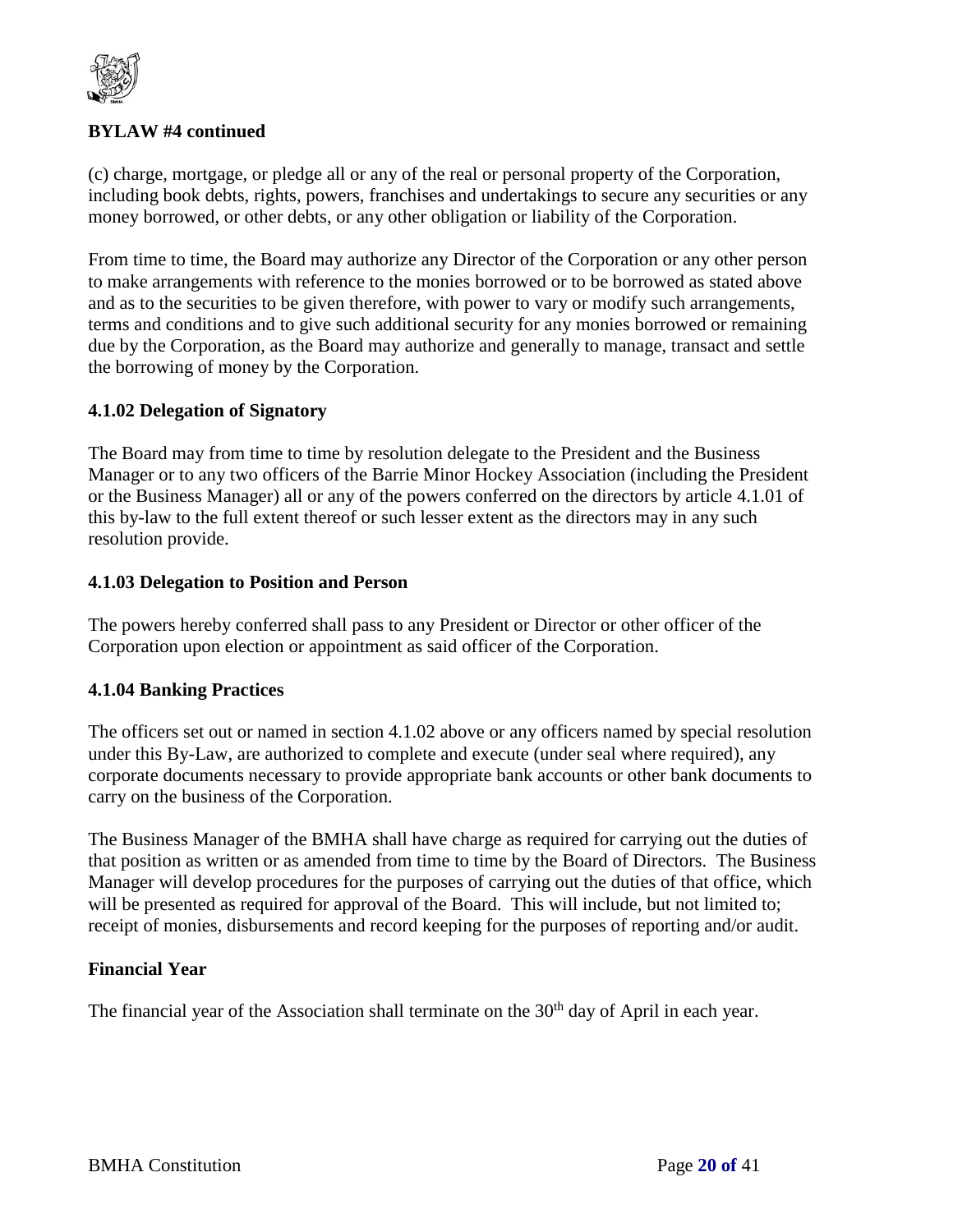

# **BY-LAW NO.5**

#### **A by-law relating to the particularities of the**

# **BOARD OF DIRECTORS' EXECUTIVE MEETINGS of BARRIE MINOR HOCKEY ASSOCIATION, as authorized under the** *Corporations Act*

#### **5.1.01 Meeting Requirements**

The Executive meetings shall be held in accordance with the requirements of Article 4 of the BMHA constitution.

### **5.1.02 Meeting Frequency**

The BMHA executive committee meetings shall be held at least once monthly, or as reasonably required to affect the business of the corporation.

#### **5.1.03 Notice of Meetings**

Notice of meetings shall be given by the secretary of the committee to each BMHA executive member at least seven (7) days prior to the meeting date. A notice of special meetings called by the president will be given at least two (2) days in advance.

#### **Error in Notice**

No error or omission in giving notice for a Board Meeting shall invalidate such Meeting or invalidate or make void any proceedings taken at such Meeting and my ratify and approve of any or all proceedings taken or had thereat.

#### **Adjournment**

Any Board Meeting may be adjourned at any time and from time to time and such business may be transacted at such adjourned Meetings as might have been transacted at the original Meeting from which such adjournment took place. No notice shall be required of any such adjournment.

# **5.1.04 Quorum**

At the BMHA executive committee meetings, a quorum representing 50% plus 1 must be present before a motion can be carried.

# **Voting Rights**

Each Director, present at a Board Meeting, including the Chair shall be entitled to one vote. The Chair shall not have a second vote in the event of a tie vote.

# **Voting Procedures**

A majority of votes of the Directors present at a Board Meeting shall decide every question. Every question shall be decided in the first instance by a show of hands and, unless a secret ballot

#### BMHA Constitution Page **21 of** 41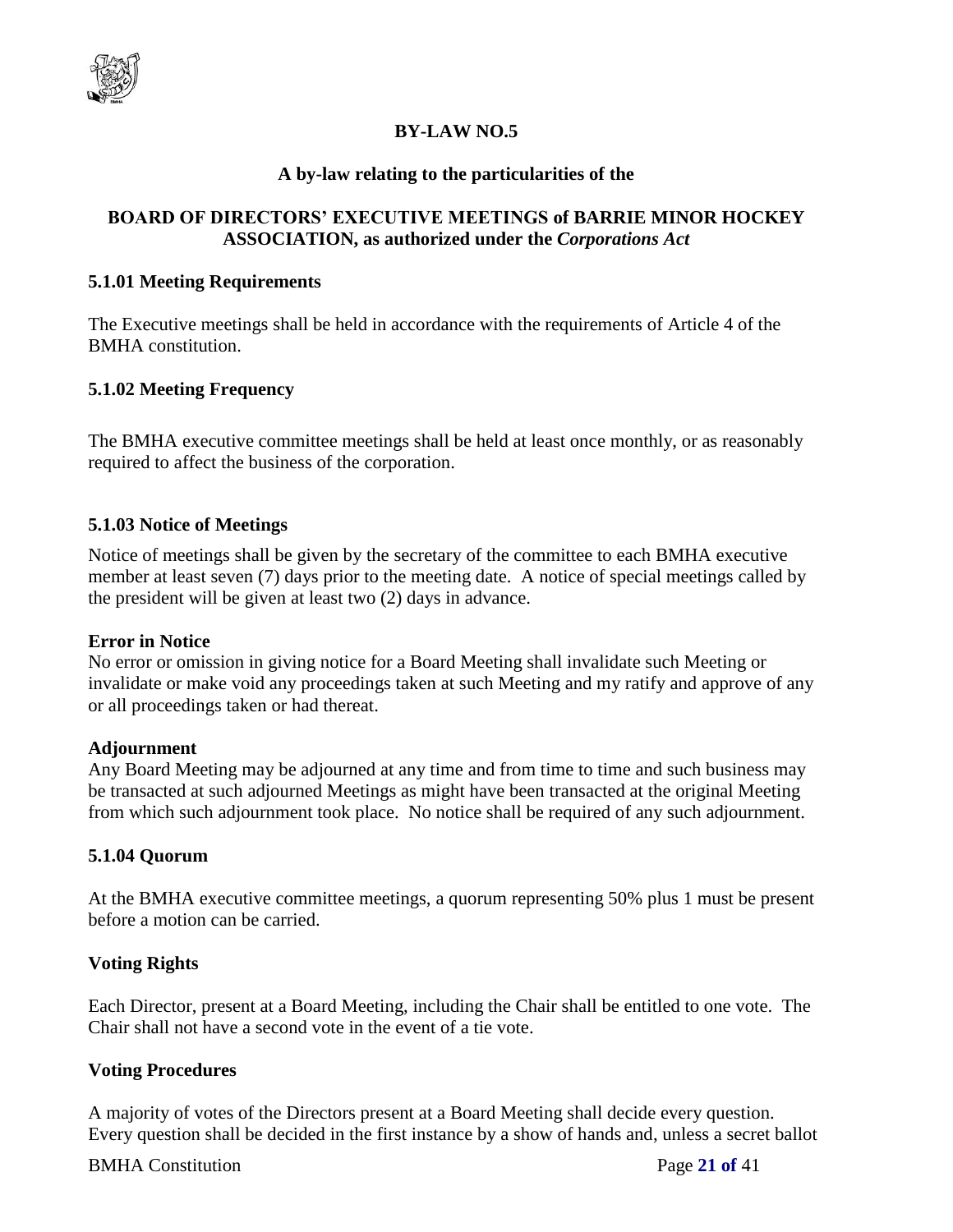

# **BYLAW #5 continued**

is demanded by a Director present, a declaration by the Chair that the motion has been carried or not carried and an entry to that effect in the minutes of the Meeting shall be sufficient evidence of the fact, without proof of the number or proportion of the votes recorded in favour or against such motion.

# **5.1.05 Financial Statements**

Financial statements of the association will be prepared for review by the Executive committee prior to the AGM where they will be presented to the membership for ratification.

# **5.1.06 Rights of Members**

Any member who carries a voting right has the right to address the meeting through the Chair, provided proper decorum and courtesy is observed by such member. Any member who does not carry a voting right may address the meeting only at the pleasure of the Chair and on request to the Chair, and a ruling by the Chair may not be challenged.

### **5.1.07 Members Not Allowed**

Members may be asked to leave a Board of Directors meeting if the Board of Directors convenes as Committee of the whole in Private Session (in camera) for a particular matter. Any member refusing to vacate an executive meeting on request for such purpose shall be suspended forthwith.

#### **5.1.08 Members Must Attend**

In the event a member receives notice to attend an Executive Meeting of the Board for a particular matter, the member shall attend at the time and place so designated and in default of such attendance the Board of Directors in the absence of the member may impose any sanction on the member the Board of Directors deems appropriate in the circumstances.

#### **5.1.09 Members Rights To Propose Business To Corporation**

Every voting member has the right to address any item of business to the Board of Directors, and the Board of Directors shall deal with the matter at the next regularly scheduled Board meeting and advise the member of the determination of the Board.

# **5.1.10 Member Right To Propose Constitution or By-Law Amendments**

Any voting member has the right to propose an amendment to the BMHA constitution or by-laws of the Corporation as they exist from time to time, provided such proposal is in writing and addressed to the Board of Directors.

BMHA Constitution Page **22 of** 41 No such proposal shall be scheduled or placed on any agenda of a member meeting unless and until the Board of Directors has reviewed, commented and made recommendation thereon. A proposed amendment made at any member meeting without such written notice and recommendation by the Board of Directors, although properly seconded and approved, shall only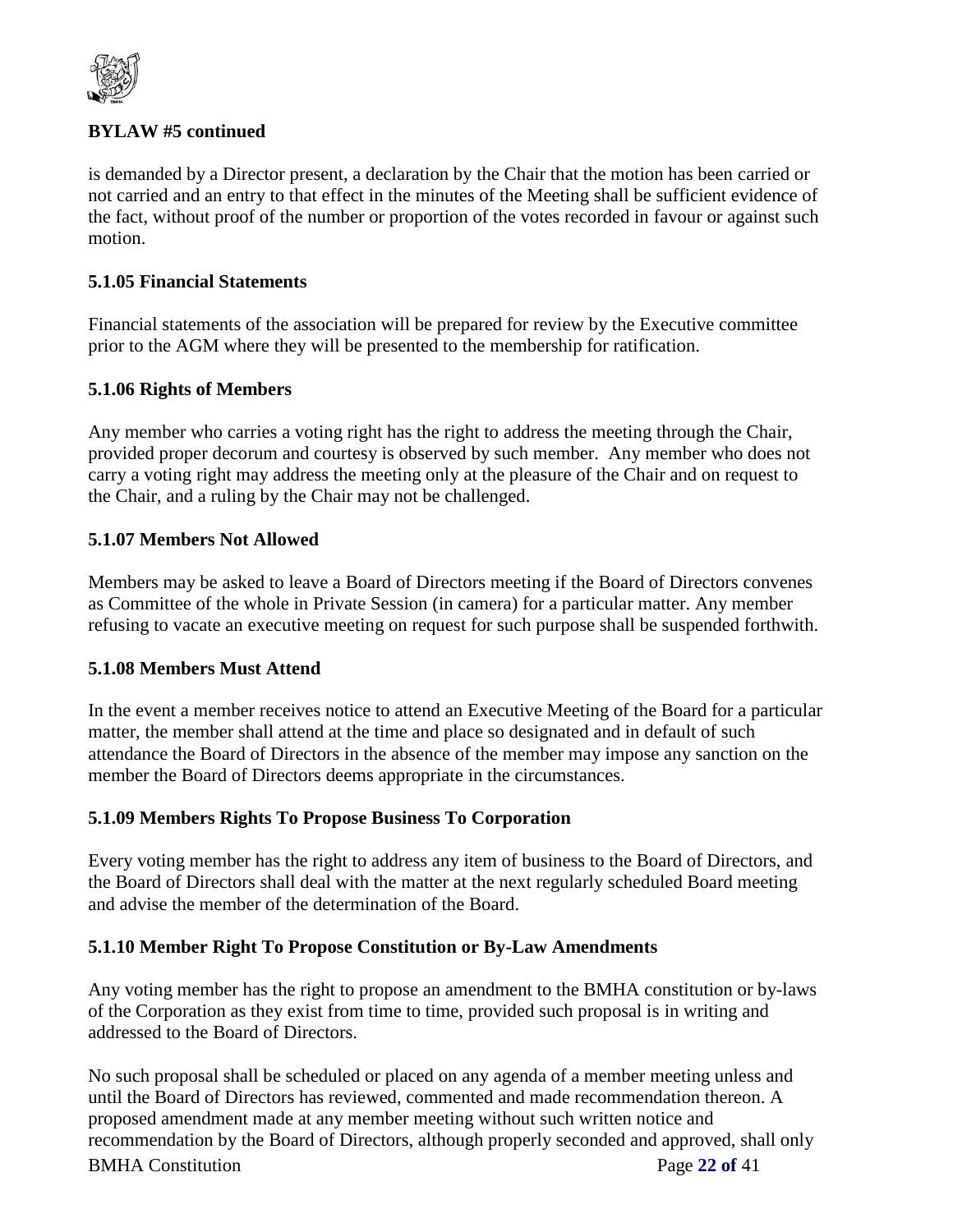

be approval of Notice of Motion for the next member meeting at which meeting the Board of Directors shall comment and make recommendation to the members.

# **5.1.11 Non-elected members of Executive committee**

The elected executive officers will appoint as non-voting members to the executive committee the Head coach, and the Referee in Chief, as well as other ad-hoc league representatives as required from time to time to represent BMHA in competition and league play.

# **5.1.12 Minutes**

Recorded minutes of meeting proceedings will be kept and retained. All decisions and/or recommendation of the Board will be recorded and all voting issues will require documentation of vote tallies and results.

### **5.1.13 Conflict of Interest**

A conflict of interest exists where a person, a person's spouse, family member, companion or associate has a direct or indirect financial, legal, equitable or personal interest in the matter, or the outcome of the consideration of the matter. Directors and executive committee members have a responsibility to declare any conflict of interest and excuse themselves from discussion or voting on any particular matter of business for the Board which could represent a conflict of interest.

# **BY-LAW NO.6**

# **A by-law relating to the particularities of the**

# **MEMBERSHIP REQUIREMENTS OF BARRIE MINOR HOCKEY ASSOCIATION, as authorized under the** *Corporations Act*

#### **6.1.01 Membership Contract**

By applying for membership in the BMHA the prospective member is offering to follow the bylaws, regulations, policies, and rules of the Corporation, as they exist from time to time, as evidenced by the submission of an application form and attendant dues and fees.

The Board of Directors, and thereby the Corporation, completes the contract by accepting the applicant as a member, as evidenced by acceptance of the dues and fees, and therein agrees to follow its own bylaws, regulations, policies and rules, as they exist from time to time.

A member remains a member from the date of acceptance as a member until the conclusion of the next Annual General Meeting of Members of the Corporation which concludes the membership year.

#### **6.1.02 Member Resignation**

BMHA Constitution Page **23 of** 41 A member may resign by submitting to the Board of Directors resignation in writing, and such resignation shall only be effective upon acceptance thereof by the Board of Directors. In case of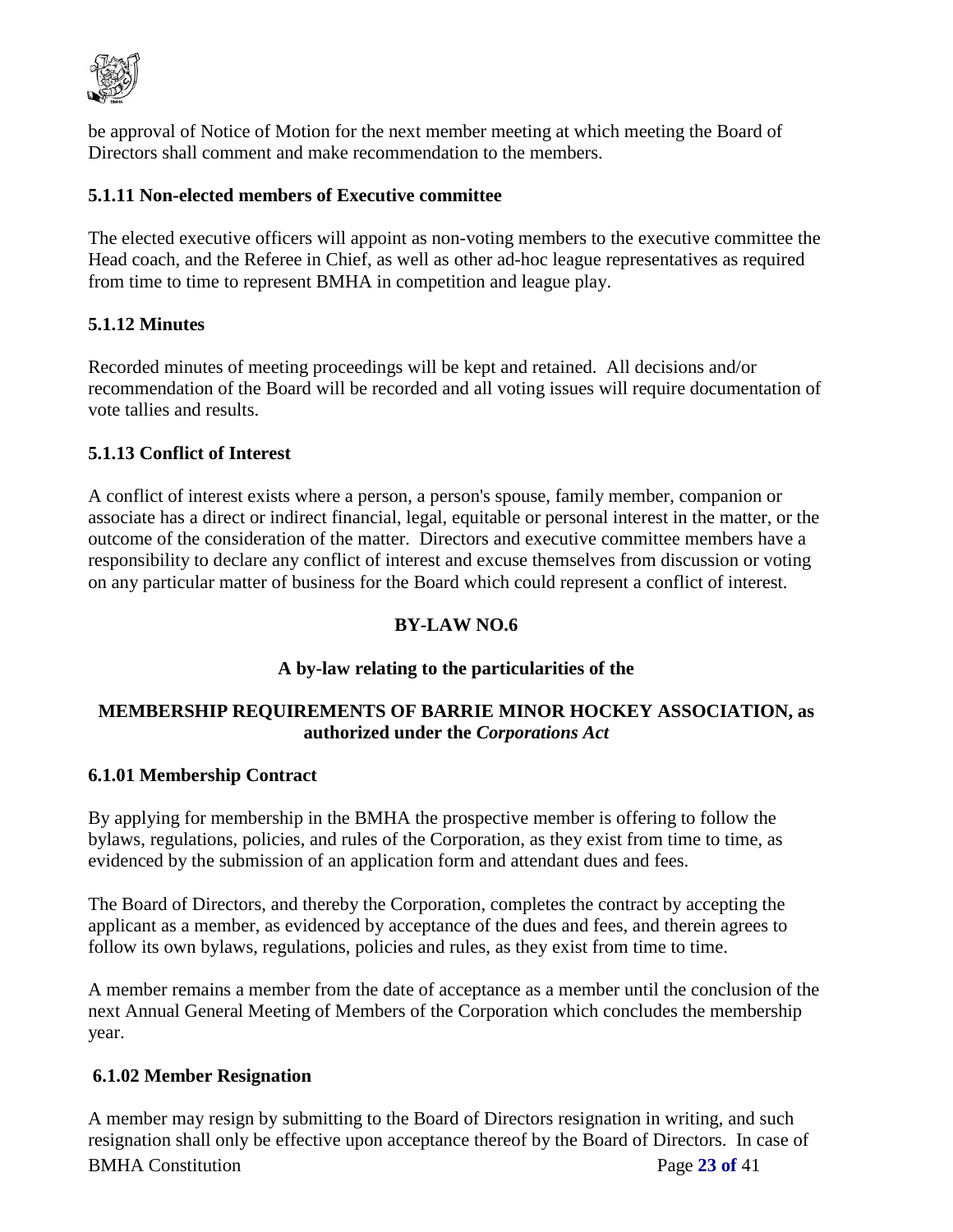

# **BYLAW #6 continued**

resignation, a member shall remain liable for payment of any assessment or other sum due and owing the Corporation as at the date the resignation is accepted.

### **6.1.03 Dues and Fees**

There shall be no dues payable by members except such, if any, as shall from time to time, be fixed by special resolution of the Board of Directors, which resolution shall become effective only when confirmed by a vote of the members at an annual or other general meeting.

There shall be fees payable by members as set by the Board of Directors from time to time and such fees may be varied or may be as set for particular competitions, activities or programs of the Corporation as determined by the Board of Directors.

### **6.1.04 Registration Fees**

Increases of more than 15% to registration or any program fees must first be voted on at a General Meeting.

### **6.1.05 Member in Good Standing**

The BMHA shall notify the members of the dues or fees at any time payable by them and, if any are not paid within thirty days of the date of such notice any member in default shall thereupon automatically cease to be a member of the Corporation, but any such member may on payment of all unpaid dues or fees be reinstated by the Board of Directors.

Any member who has paid all dues and fees due and owing the Corporation may be called "a member in good standing", unless the Board of Directors for some other reason or act has specifically sanctioned the said member. Only members in good standing will have voting rights in matters of business of the Corporation.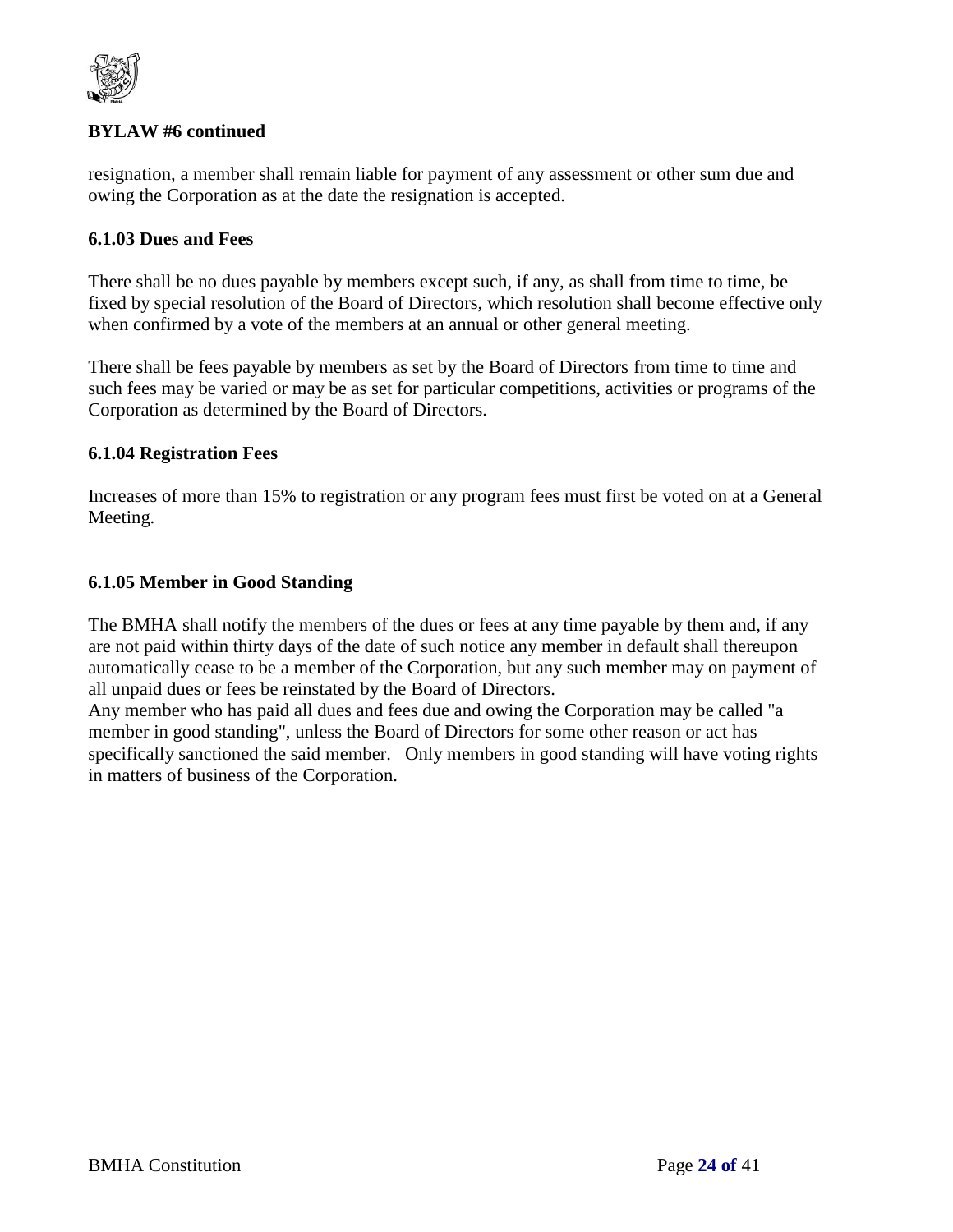

# *APPENDICES*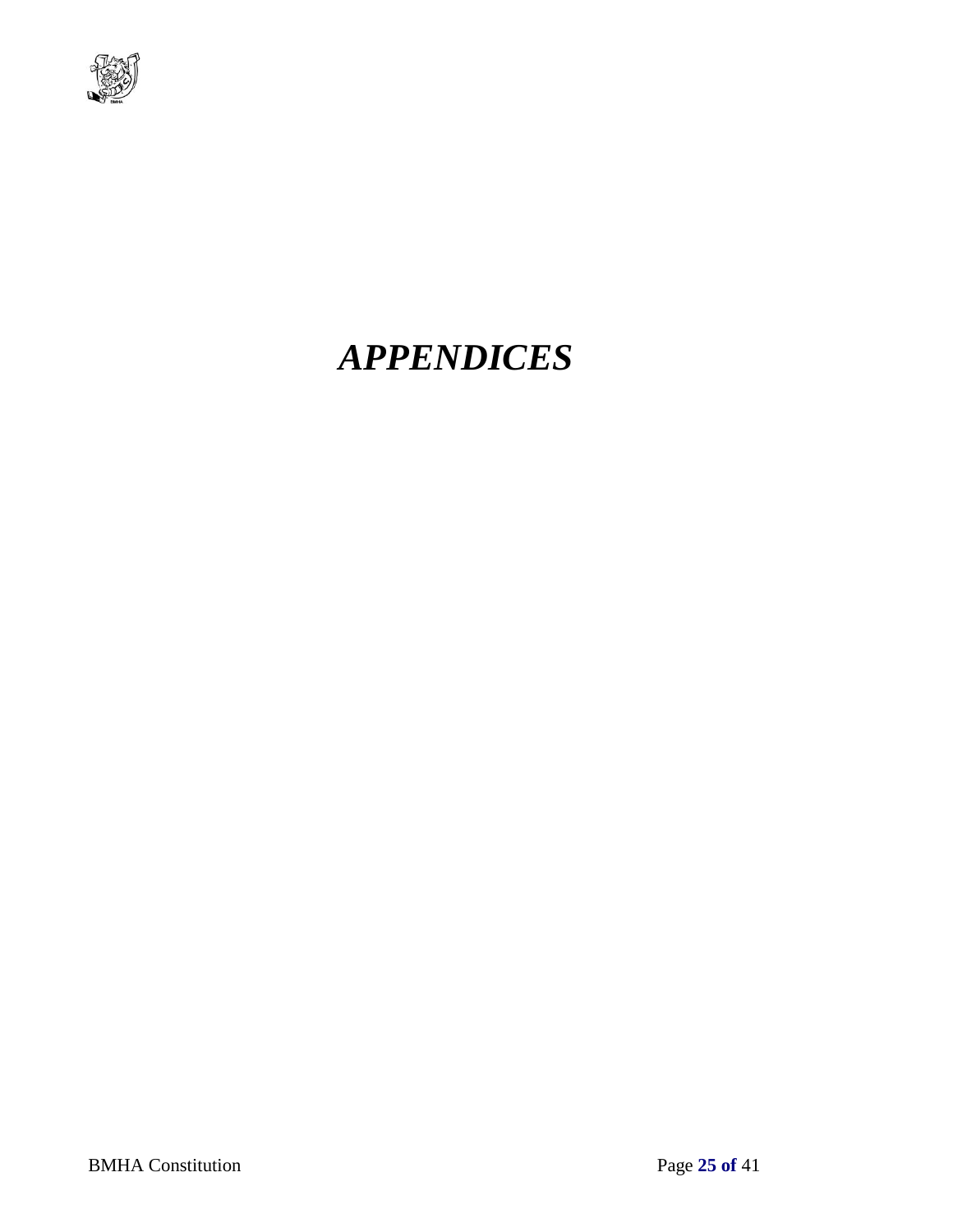

# *SCHEDULE 1*

#### **Executive Position Job Description -** *Director of Ice*

- 1. To exercise the care, diligence and skill that a reasonably prudent person would exercise in comparable circumstances.
- 2. Act honestly and in good faith with a view of the best interests of the association.
- 3. Avoid conflicts between the interests of the association and personal interests and where a conflict arises, disclose your personal interests in conflict with the association's interests and abstain from participating in discussions and voting on any decisions relating to such matters.
- 4. Protect the association's confidential information to which you may have access.
- 5. Comply with BMHA legal duties under the Act and those contained in governing documents (letters patent, by laws, rules of operation/policies).
- 6. Attend the BMHA Annual General Meeting and monthly BMHA Executive meetings.
- 7. Attend Rep Coach, House League, Manager meetings as necessary.
- 8. Shall request any policy and procedure changes, additions, deletions as deemed necessary.
- 9. Shall deal directly with the City of Barrie and other ice providers for the obtaining and scheduling of ice in the best interest of the association.
- 10. Shall deal directly with a person who shall be appointed or hired as Ice Scheduler.
- 11. Shall be responsible for signing of all ice contracts. The Ice Scheduler shall not be able to contract ice without written approval of the Director of Ice.
- 12. Shall co-ordinate with the Ice Scheduler and the office staff the team ice rental billings, ice reconciliation, ice usage and payment of said bills.
- 13. Shall work with the Directors of House League and Ice Scheduler to co-ordinate the house league schedule i.e. # of games/practices for each division.
- 14. Shall work with the Tournament Director and/or committee to facilitate the booking and scheduling of tournament ice.
- 15. Shall prepare all tryout ice schedules with the Ice Scheduler.
- 16. Commit to the term of office as required of the Executive position.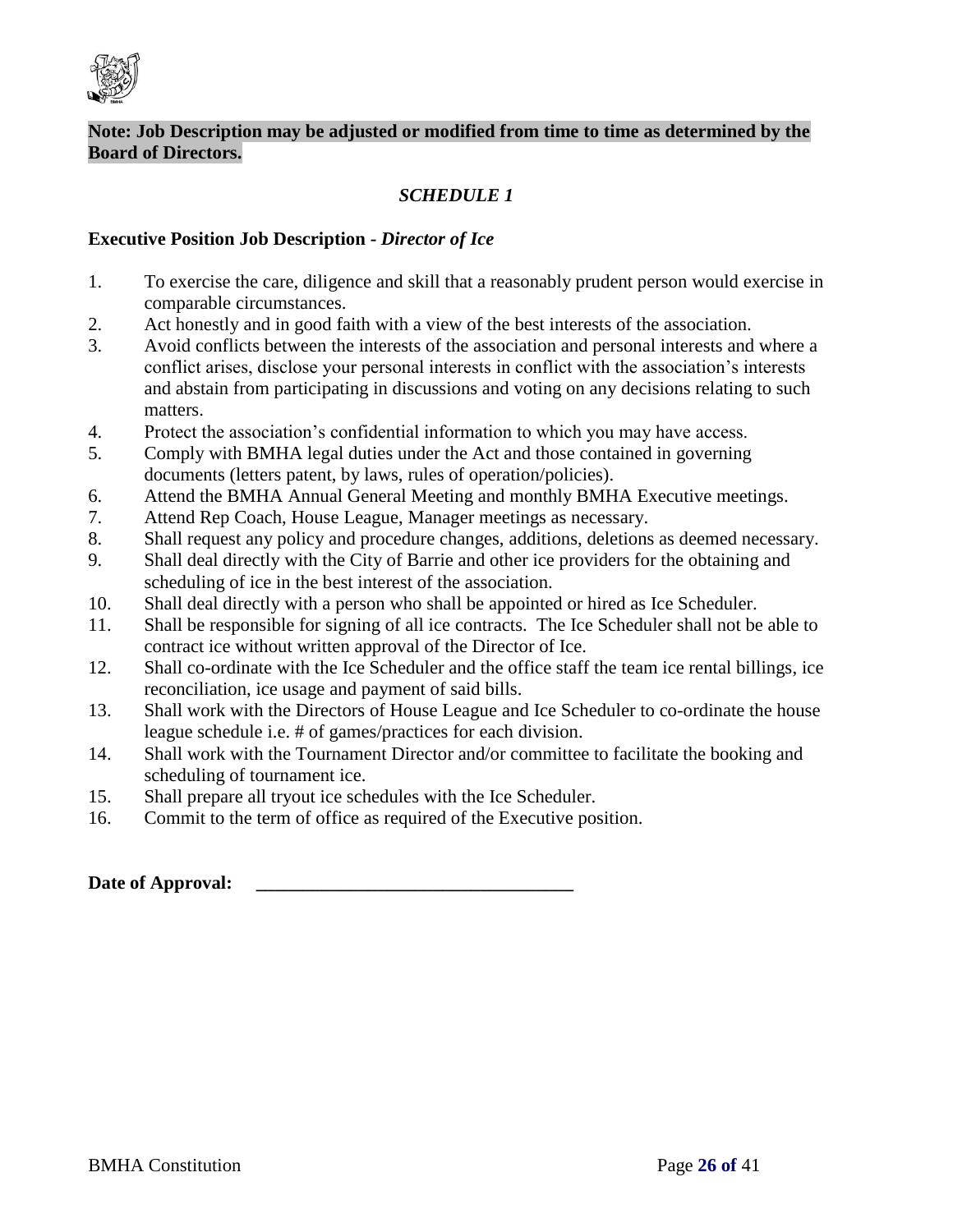

# *SCHEDULE 2*

#### **Executive Position Job Description -** *Director of Sponsorship*

- 1. To secure annual team sponsors for HL, Rep teams and tournaments.
- 2. Develop corporate and local business long term sponsorship relationships.
- 3. Work with the BMHA office in communication with the OMHA to secure OMHA sponsorships for BMHA teams.
- 4. Manage the Sponsorship Committee.
- 5. Ensure that adequate sponsorship records from year to year are kept at the BMHA office.
- 6. Supervision of the maintenance of a current Sponsorship contact file, to be housed at the BMHA office.
- 7. Organize and host the annual Sponsor Appreciation Night.
- 8. Coordinate the Sponsorship Appreciation Plaque program.
- 9. Revise the Sponsorship Package as required.
- 10. Attend the BMHA Annual General Meeting and monthly BMHA Executive meetings to address and fulfill the sponsorship agenda
- 11. Determine which teams will be assigned to each sponsor and monitor those teams in need of sponsorship
- 12. Commit to the term of office required of the Executive position.
- 13. Shall request any policy and procedure changes, additions, deletions as deemed necessary.
- 14. To exercise the care, diligence and skill that a reasonably prudent person would exercise in comparable circumstances.
- 15. Act honestly and in good faith with a view of the best interests of the association.
- 16. Avoid conflicts between the interests of the association and personal interests and where a conflict arises, disclose your personal interests in conflict with the association's interests and abstain from participating in discussions and voting on any decisions relating to such matters.
- 17. Protect the association's confidential information to which you may have access.
- 18. Comply with BMHA legal duties under the Act and those contained in governing documents (letters patent, by laws, rules of operation/policies).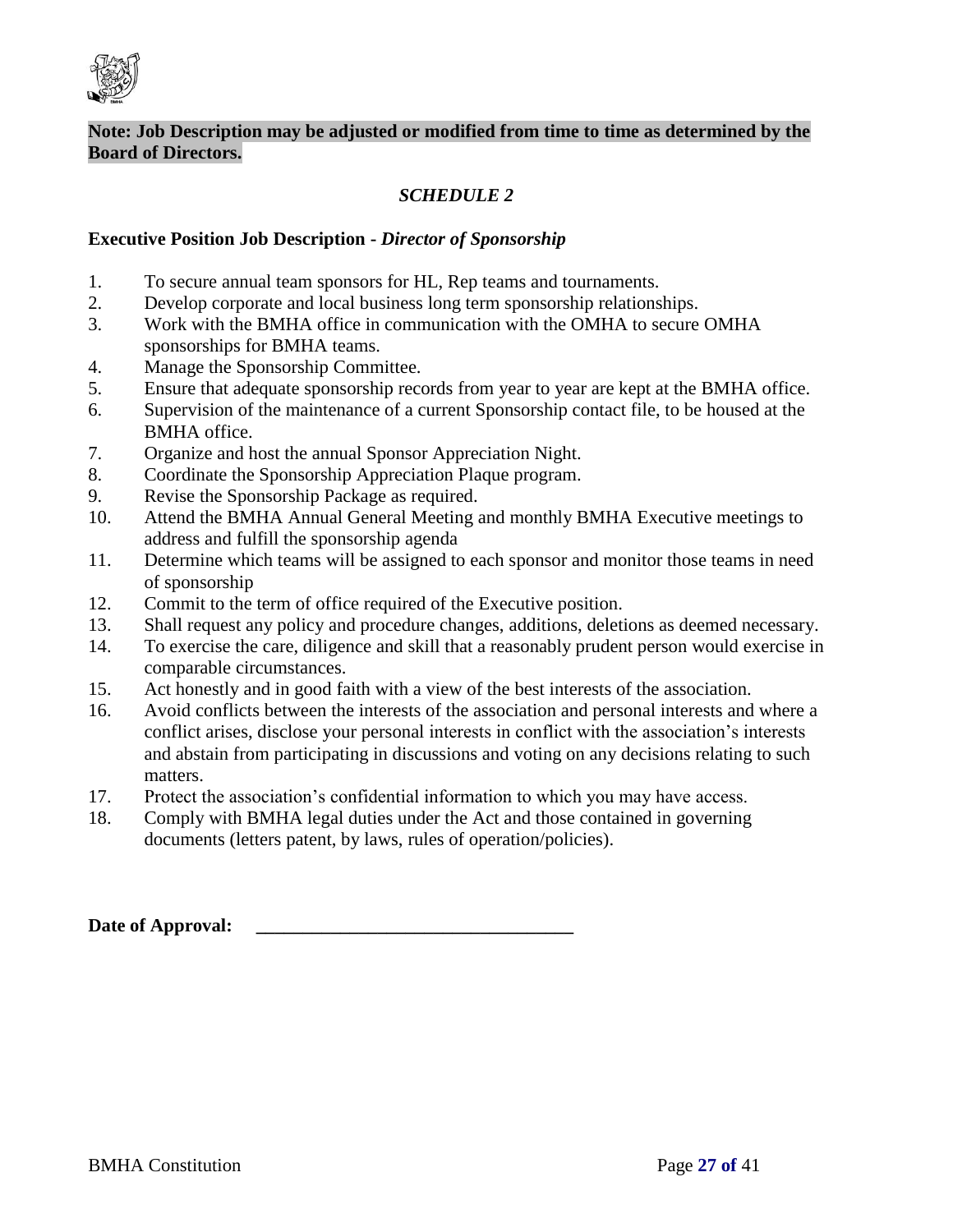

# *SCHEDULE 3*

#### **Executive Position Job Description –** *Director of Tournaments*

- 1. To exercise the care, diligence and skill that a reasonably prudent person would exercise in comparable circumstances.
- 2. Act honestly and in good faith with a view of the best interests of the association.
- 3. Avoid conflicts between the interests of the association and personal interests and where a conflict arises, disclose your personal interests in conflict with the association's interests and abstain from participating in discussions and voting on any decisions relating to such matters.
- 4. Protect the association's confidential information to which you may have access.
- 5. Comply with BMHA legal duties under the Act and those contained in governing documents (letters patent, by laws, rules of operation/policies).
- 6.. Attend the BMHA Annual General Meeting and monthly BMHA Executive meetings.
- 7. Shall request any policy and procedure changes, additions, deletions as deemed necessary.
- 8. Act as Chairperson of the Tournament Committee. As Chairperson, shall be empowered to conduct the usual business of the Committee and shall report to the Executive Committee at the regular Executive Committee meetings.
- 9. Ensure that all in house & OMHA rules and policies and procedures are adhered to with respect to tournaments. Assess discipline to those players/coaches or parents who do not follow the rules.
- 10. Field questions and concerns that tournament teams may have.
- 11. Responsible for all tournament monies received and disbursed from vendors, on site special events and ensure that deposits are made.
- 12. Shall be responsible for the operation of all tournaments that are approved within Barrie including public relations, scheduling, awards, skills competitions and team selections, scheduling and ice allocations.
- 13. Shall provide a complete budget for approval to Executive Committee by June 1st of each year.
- 14. Work with the Director of Sponsorship to facilitate the continued support of BMHA and its tournaments with our current sponsors as well as to promote the opportunity of sponsorship to all new sponsors.
- 16. Will acknowledge the authority of Hockey Canada, OHF, OMHA and the local Minor Hockey Association and agree to carry out and abide by their constitution, bylaws, rules and regulations.
- 17. Commit to the term of office required of the Executive Position.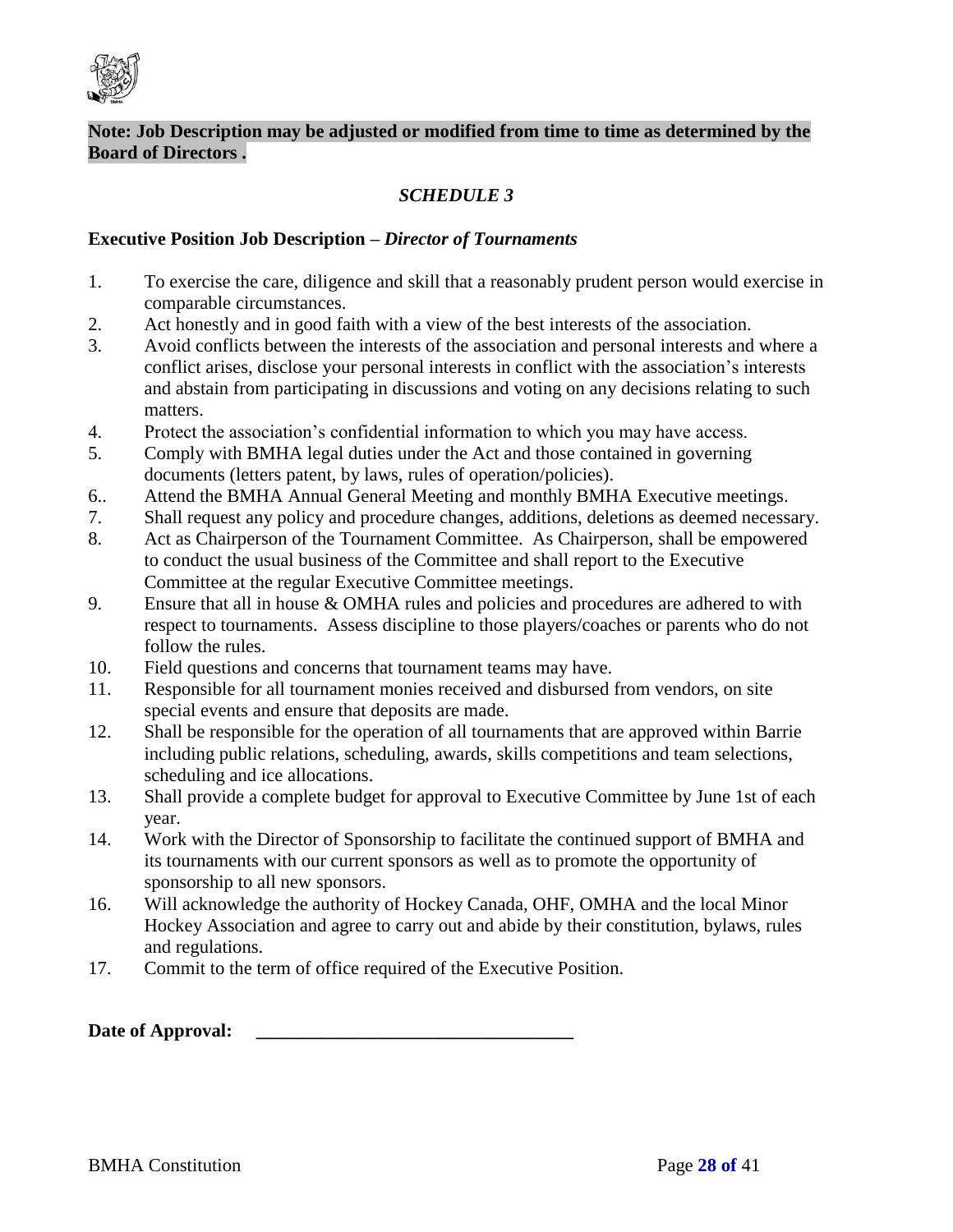

# *SCHEDULE 4*

#### **Executive Position Job Description –** *Director of Risk Management*

- 1. Coordinate and update as required, all For the Good of the Game, Discrimination and Harassment and Risk Management policies and procedures.
- 2. Recruit and select Discrimination and Harassment and For the Good of the Game committee members each term.
- 3. Chair BMHA Discrimination and Harassment Committee and For the Good of the Game Committee meetings as required.
- 4. Distribute committee meeting minutes to BMHA file, Director of Rep and Directors of House League in a timely fashion and as necessary.
- 5. Develop and maintain a framework for mediation and facilitation of disciplinary issues of parents, players, coaching staff, convenors, executive members as required.
- 6. Assist with BMHA and OMHA rule interpretations as they pertain to the Risk Management portfolio.
- 7. Field questions and concerns that players/coaches or parents may have surrounding Discrimination and Harassment and For the Good of the Game matters.
- 8. Provide support for all BMHA Convenors and coaches as necessary.
- 9. Shall attend all BMHA Executive meetings and participate in a meaningful way by asking questions and exercising due diligence
- 10. Shall request any policy and procedure changes, additions, deletions as deemed necessary by the Discrimination and Harassment and For the Good of the Game Committee to BMHA.
- 11. To exercise the care, diligence and skill that a reasonably prudent person would exercise in comparable circumstances.
- 12. Act honestly and in good faith with a view of the best interests of the association.
- 13. Executive members cannot put themselves in a position where his/her duty to act in the best interest of the association and their self interest are in conflict. An Executive member cannot use his/her position as a director to obtain a personal profit or other benefit for himself/herself.
- 14. Avoid conflicts between the interests of the association and personal interests and where a conflict arises, disclose your personal interests in conflict with the association's interests and abstain from participating in discussions and voting on any decisions relating to such matters.
- 15. Protect the association's confidential information to which you may have access.
- 16. Comply with BMHA legal duties under the Act and those contained in governing documents (letters patent, by laws, rules of operation/policies).
- 17. Commit to the term of office as required of the Executive position.

| <b>Signature:</b> |  |
|-------------------|--|
|-------------------|--|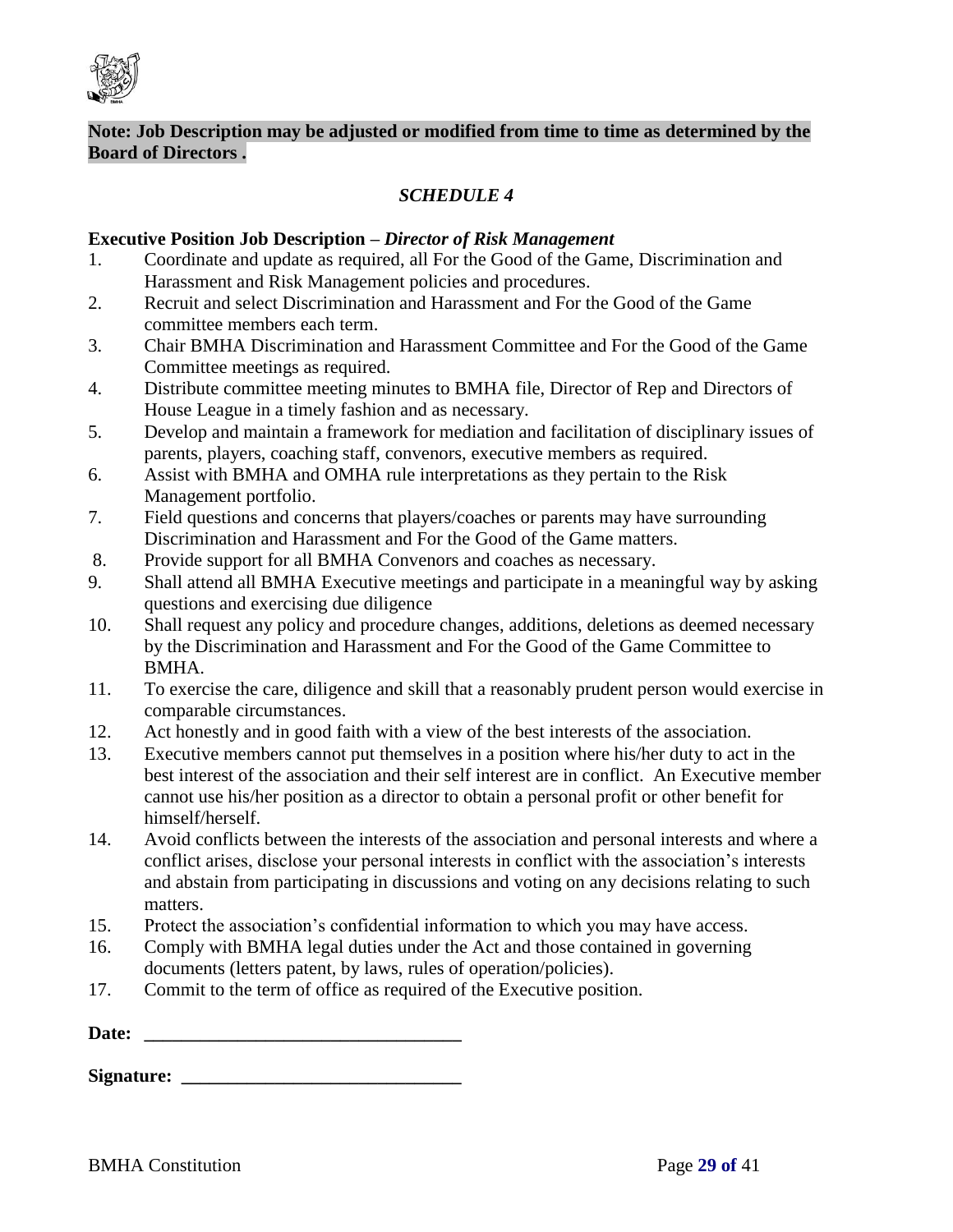

# *SCHEDULE 5*

#### **Executive Position Job Description -** *Director of Initiation Programs*

- 1. Shall facilitate the orderly operation of the Initiation Program within the organization.
- 2. Shall request any policy and procedure changes, additions, deletions as deemed necessary.
- 3. Provide a written and verbal report at each executive meeting.
- 4. Act honestly and in good faith with a view of the best interests of the association.<br>5. Avoid conflicts between the interests of the association and personal interests and
- 5. Avoid conflicts between the interests of the association and personal interests and where a conflict arises, disclose your personal interests in conflict with the association's interests and abstain from participating in discussions and voting on any decisions relating to such matters.
- 6. Protect the association's confidential information to which you may have access.
- 7. Comply with BMHA legal duties under the Act and those contained in governing documents (letters patent, by laws, rules of operation/policies).
- 8. Commit to the term of office as required of the Executive position.
- 9. Attend the BMHA Annual General Meetings and monthly BMHA Executive meetings.
- 10. To exercise the care, diligence and skill that a reasonably prudent person would exercise in comparable circumstances.
- 11. Shall fill the positions of Minor Tyke and Tyke Convenor
- 12. Conduct regular meetings with all Division Convenors reviewing responsibilities, policies and procedures.
- 13. Coordinate any player evaluation and draft process as necessary
- 14. Coordinate with the BMHA office, the ordering a distribution of medals and/or trophies for Fun Day
- 15. Assist BMHA office with annual IP Fun Day
- 16. Ensure that all in house and OMHA rules and policies and procedures are adhered to. Assess discipline to those players/coaches or parents who do not follow the rules.
- 17. Field any questions and concerns that players/coaches/parents may have
- 18. Attend and conduct the Parent Session at the annual IP Festival.
- 19. Prepare teams for the Myte and Minor Tyke Divisions
- 20. Arrange rep team assistance for the Squirt Program.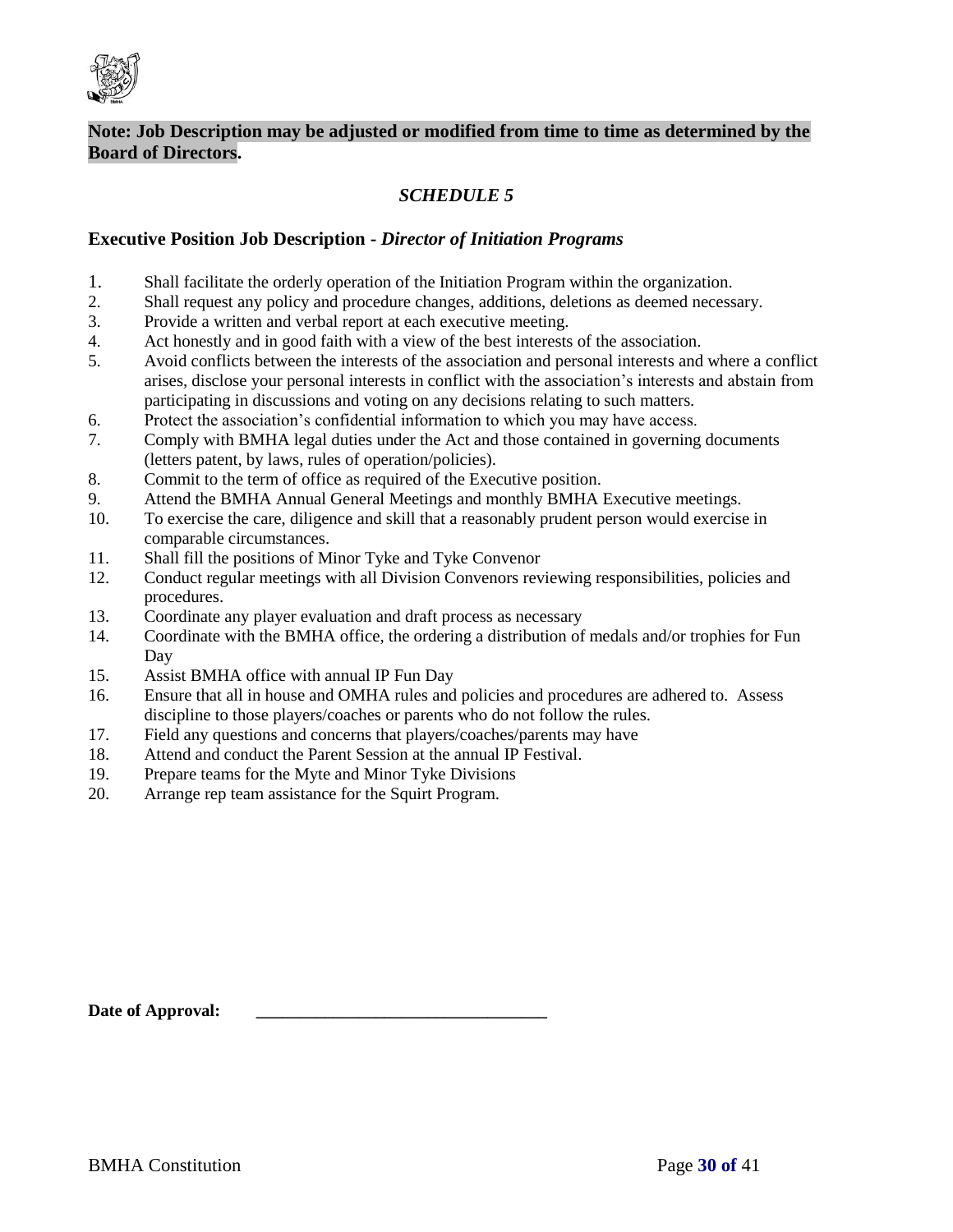

# *SCHEDULE 6*

#### **Executive Position Job Description – Director of** *Finance*

- 1. To exercise the care, diligence and skill that a reasonably prudent person would exercise in comparable circumstances.
- 2. Act honestly and in good faith with a view of the best interests of the association.
- 3. Avoid conflicts between the interests of the association and personal interests and where a conflict arises, disclose personal interests in conflict with the association's interests and abstain from participating in discussions/voting on any decisions relating to such matters.
- 4. Protect the association's confidential information to which you may have access.
- 5. Comply with BMHA legal duties under the Act and those contained in governing documents (letters patent, by laws, rules of operation/policies).
- 6. Attend the AGM and monthly BMHA Executive meetings.
- 7. May not coach, assistant coach, manage or train with a BMHA Rep team.
- 8. Shall request any policy and procedure changes, additions, deletions as deemed necessary.
- 9. Shall chair all Finance Committee meetings.
- 10. Shall report on the Finance Committee and finance items at the regular BMHA Executive meetings.
- 11. Responsible for the collection and record keeping of all revenues and expenses generated on behalf of the BMHA.
- 12. Responsible for the payment and recording of all expenses incurred in the name of BMHA
- 13. Responsible for the preparation of all financial statements and insure that all aspects of the Constitution are followed with respect to the preparation and presentation of audited financial statements
- 14. Responsible for all BMHA team fundraisers with the exception of tournaments.
- 15. Act as a signing authority on all BMHA accounts.
- 16. Responsible for the orderly collection of all monies owing to the BMHA. This will include ensuring that those members with outstanding BMHA fees will not be permitted to register until arrangements are made for the outstanding fee payment
- 17. Propose an annual budget for BMHA Executive consideration and maintain monthly budget reviews
- 18. Solicit the annual audit of the financial activities of the BMHA
- 19. Responsible for the collection of all NSF cheques and subsequent player suspensions if necessary
- 20. Commit to the term of office as required of the Executive position.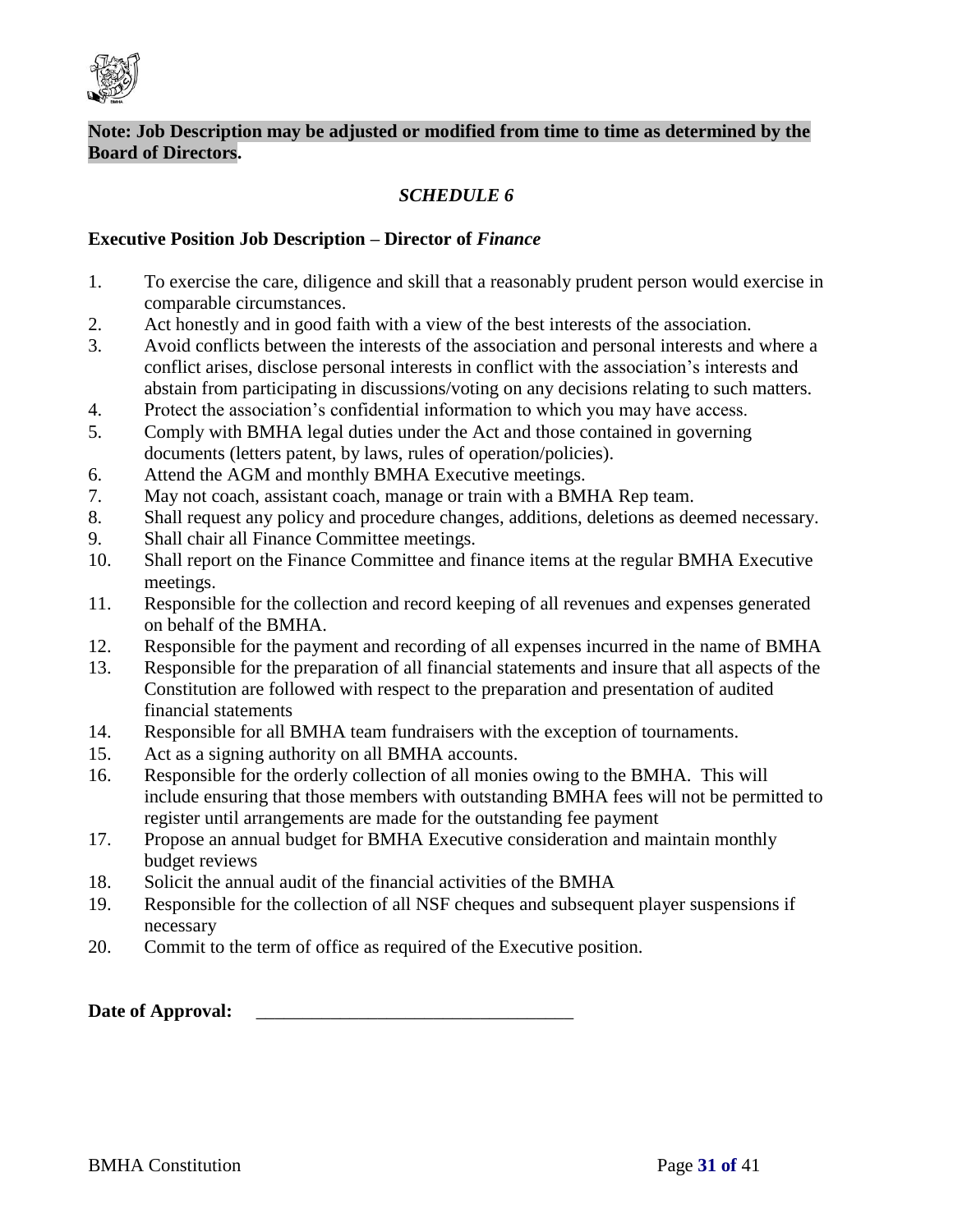

# *SCHEDULE 7*

#### **Executive Position Job Description – Director of** *York Simcoe*

- 1. Provide York Simcoe and OMHA information to the BMHA Executive on a regular basis.
- 2. Attend York Simcoe monthly and Annual General meetings and report on same.
- 3. Attend BMHA Rep Committee meetings as required.
- 4. Deliver tournament documentation to York Simcoe as required.
- 5. Distribute York Simcoe meeting minutes to BMHA file, Director of Rep and Directors of House League in a timely fashion.
- 6. Verify affiliation lists when necessary for York Simcoe purposes.
- 7. Assist with York Simcoe and OMHA rule interpretations
- 8. Field questions and concerns that players/coaches or parents may have surrounding York Simcoe matters.
- 9. Order OMHA championship banners.
- 10. Provide support for all BMHA Convenors within York Simcoe.
- 11. Return trophies to York Simcoe in a timely fashion. Ensure that trophies have updated engraving.
- 12. Shall request any policy and procedure changes, additions, deletions as deemed necessary by BMHA to York Simcoe.
- 13. To exercise the care, diligence and skill that a reasonably prudent person would exercise in comparable circumstances.
- 14. Act honestly and in good faith with a view of the best interests of the association.
- 15. Avoid conflicts between the interests of the association and personal interests and where a conflict arises, disclose your personal interests in conflict with the association's interests and abstain from participating in discussions and voting on any decisions relating to such matters.
- 16. Protect the association's confidential information to which you may have access.
- 17. Comply with BMHA legal duties under the Act and those contained in governing documents (letters patent, by laws, rules of operation/policies).
- 18. Commit to the term of office as required of the Executive position.
- 19. Attend the BMHA Annual General Meetings and monthly BMHA Executive meetings.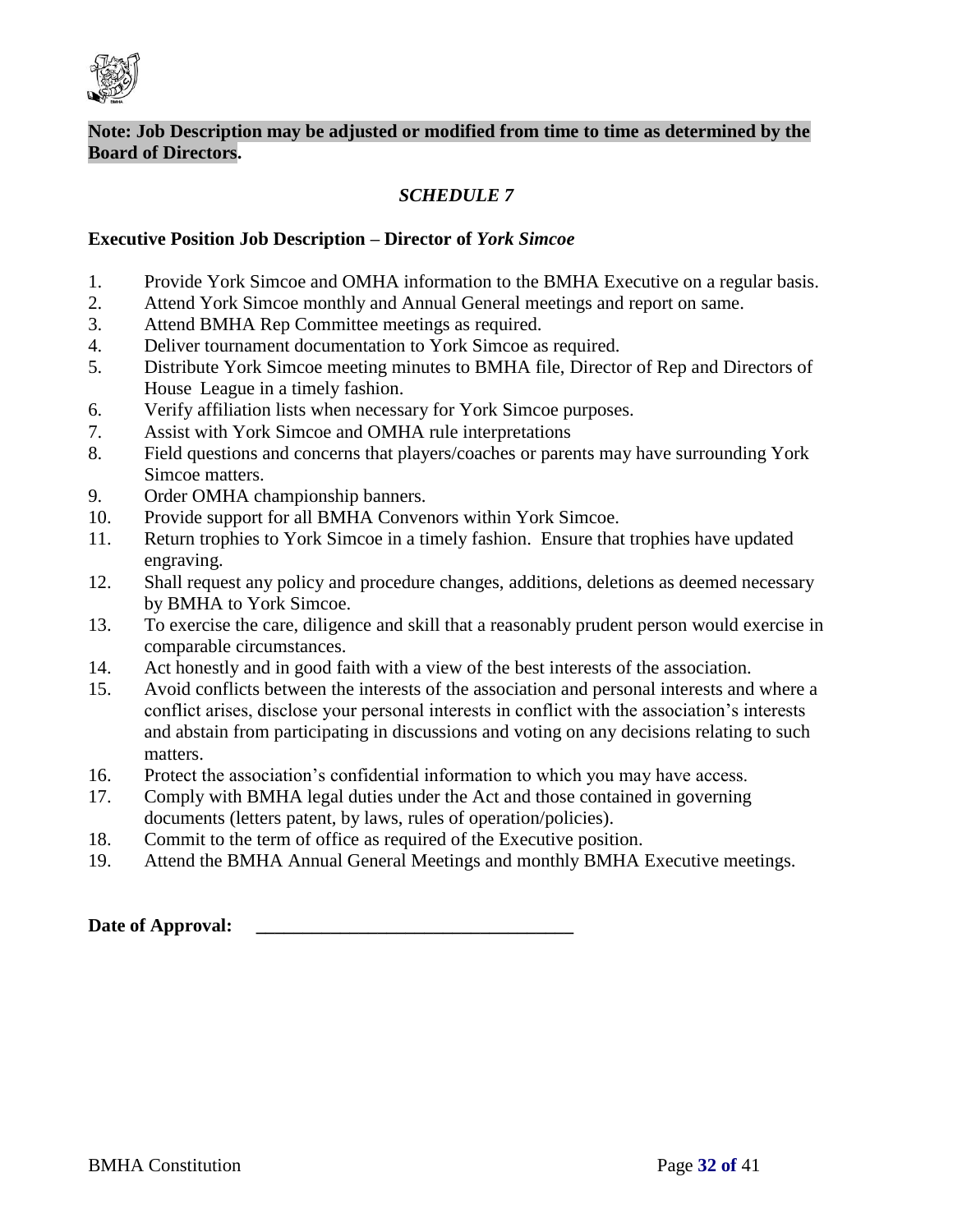

# *SCHEDULE 8*

#### **Executive Position Job Description -** *Director, House League Select*

- 1. Responsible for the training and mentorship of house league select coaching staff.
- 2. Liaise with the House League Directors to ensure that policies and procedures pertaining to the house league and select program are adhered to by house league select players and coaches.
- 3. Ensure that the game and practice ratio for the house league select program is adhered to.
- 4. Ensure that house league select teams complete the required paperwork for all exhibitions and tournament games such as travel permits, gamesheets, transportation forms etc.
- 5. Field questions and concerns those players/coaches or parents may have with regards to House League Select.
- 6. Coordinate the House League Select Program including: coach recruitment and selection, coach meetings, season schedules and day to day operations. Work with the Executive Committee members to organize apparel, team finances, equipment, player and coach development and tournament volunteer hours.
- 7. Assist with the preparation and operation of House League Select tryouts and season play.
- 8. Attend the BMHA Annual General Meeting and monthly executive meetings to address and fulfill the house league select agenda.
- 9. Shall request any policy and procedure changes, additions, deletions as deemed necessary.
- 10. To exercise the care, diligence and skill that a reasonably prudent person would exercise in comparable circumstances.
- 11. Act honestly and in good faith with a view of the best interests of the association.
- 12. Avoid conflicts between the interests of the association and personal interests and where a conflict arises, disclose personal interests in conflict with the association's interests and abstain from participating in discussions/voting on any decisions relating to such matters.
- 13. Protect the association's confidential information to which you may have access.
- 14. Comply with BMHA legal duties under the Act and those contained in governing documents (letters patent, by laws, rules of operation/policies).
- 15. Participate in the Coach Selection Committee.
- 16. Commit to the term of office required of the Executive position.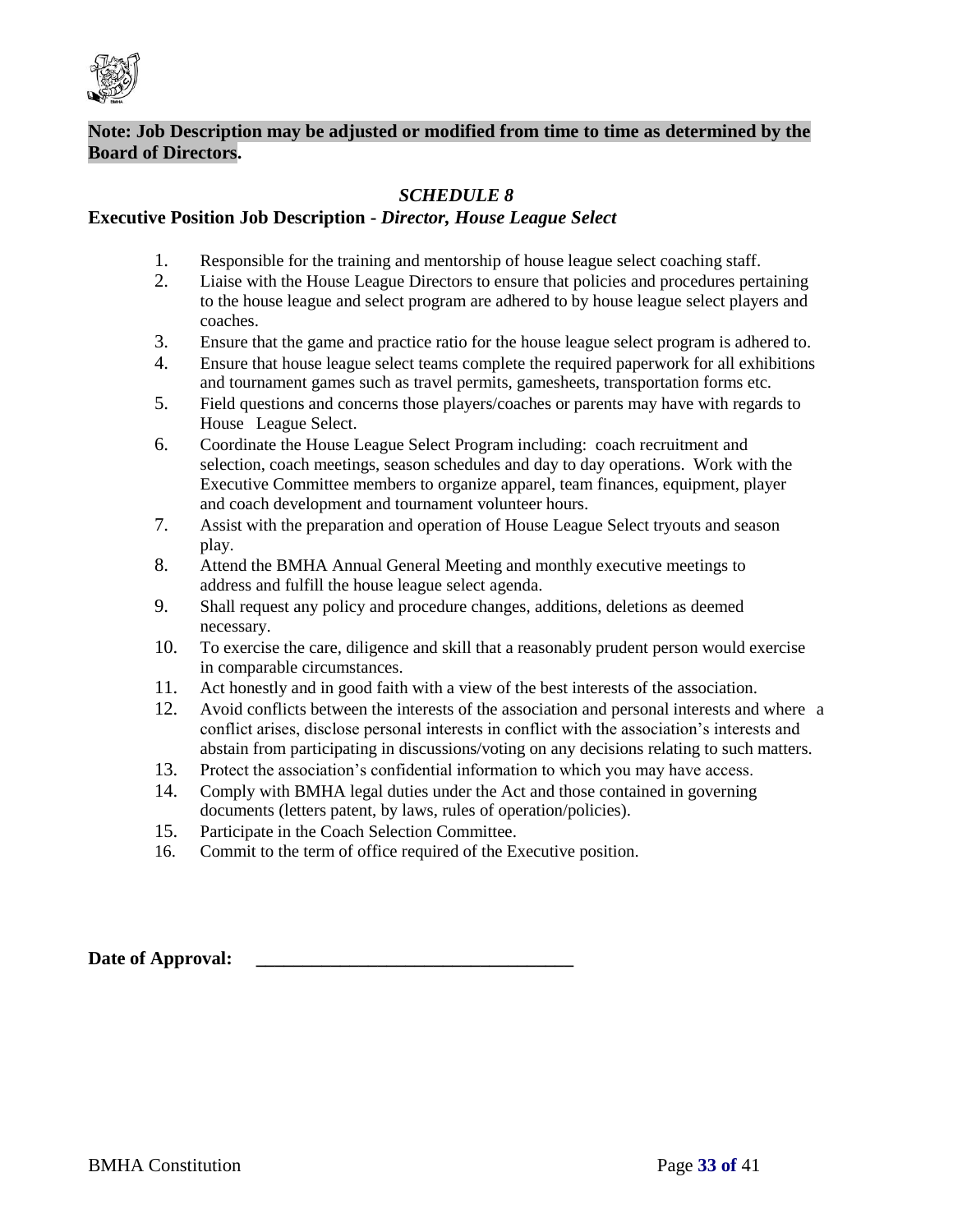

# *SCHEDULE 9*

#### **Executive Position Job Description –** *Director of House League Novice to Atom*

- 1. Shall fill the position of convenor for every division from Novice to Atom
- 2. Shall fill the head coach position for all teams in every division
- 3. Conduct regular meetings with all Division Convenors reviewing responsibilities, policies and procedures
- 4. Coordinate the player evaluation and draft process for each division involved
- 5. Coordinate the distribution of ice time to each Division Convenor
- 6. Coordinate the ordering and distribution of trophies for Championship Day
- 7. Act as chairperson of the annual Championship Day Committee
- 8. Ensure that all in House and OMHA rules and policies and procedures are adhered to. Assess discipline to those players/coaches or parents who do not follow the rules
- 9. Attend the BMHA Annual General Meeting and monthly meetings to address and fulfill the house league agenda
- 10. Create and supervise the House League Disciplinary Committee
- 11. Cannot hold the position of team official with a BMHA rep team
- 12. Shall attend all BMHA Executive meetings and participate in a meaningful way by asking questions and exercising due diligence
- 13. Shall request any policy and procedure changes, additions, deletions as deemed necessary
- 14. To exercise the care, diligence and skill that a reasonably prudent person would exercise in comparable circumstances
- 15. Field questions and concerns that players/coaches or parents may have
- 16. Act honestly and in good faith with a view of the best interests of the association
- 17. Avoid conflicts between the interests of the association and personal interests and where a conflict arises, disclose your personal interests in conflict with the association's interests and abstain from participating in discussions and voting on any decisions relating to such matters
- 18. Protect the association's confidential information to which you may have access
- 19. Comply with BMHA legal duties under the Act and those contained in governing documents (letters patent, by laws, rules of operation/policies).
- 20. Attend meetings and participate in a meaningful way by asking questions and exercising due diligence
- 21. Commit to the term of office as required of the executive position
- 22. Coordinate with the BMHA Office, the distribution of pucks, jerseys, socks and goalie equipment for the house league season.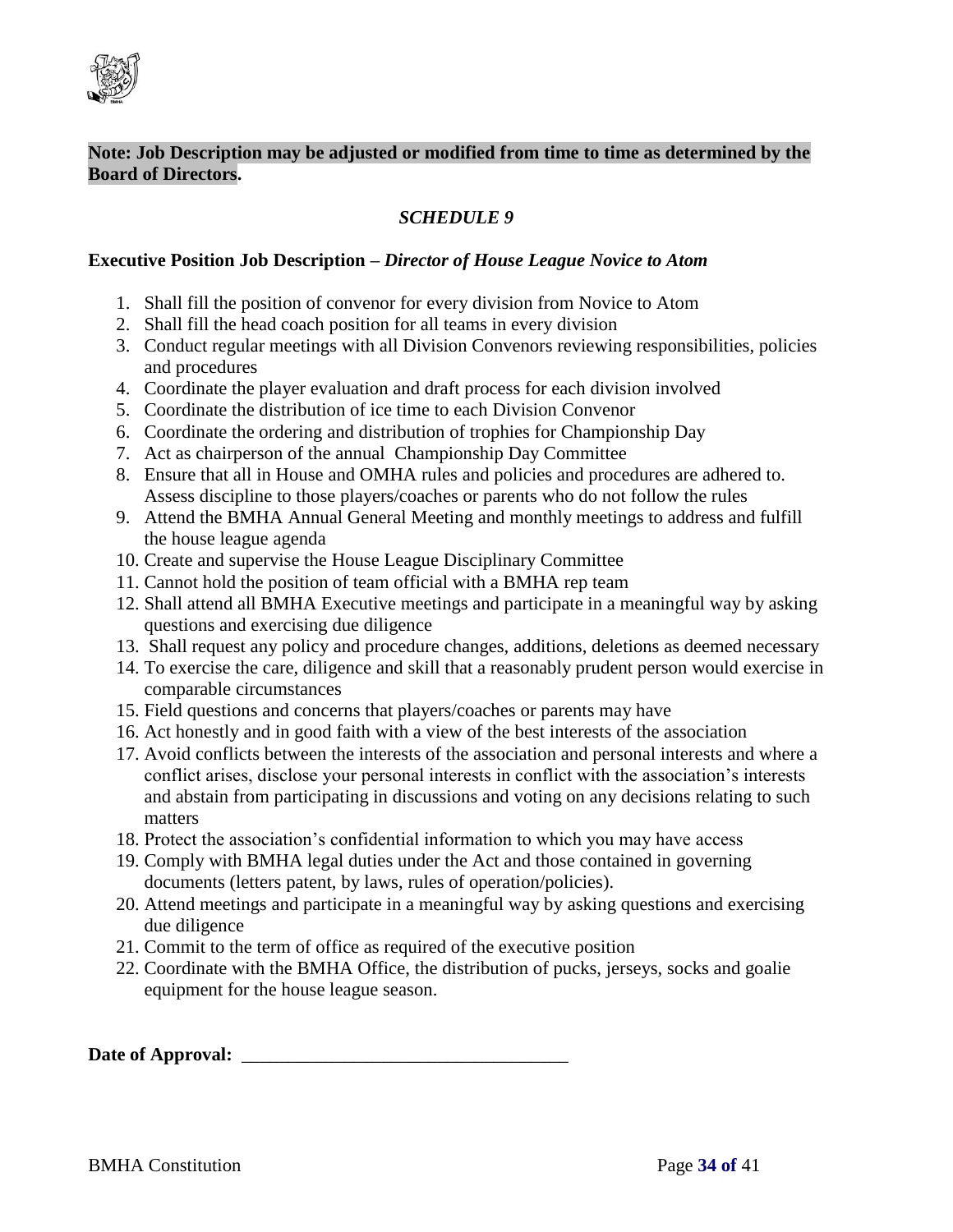

# *SCHEDULE 10*

#### **Executive Position Job Description –** *Director of House League Minor Peewee to Midget*

- 1. Shall fill the position of convenor for every division from Peewee to Midget
- 2. Shall fill the head coach position for all teams in every division
- 3. Conduct regular meetings with all Division Convenors reviewing responsibilities, policies and procedures
- 4. Coordinate the player evaluation and draft process for each division involved
- 5. Coordinate the distribution of ice time to each Division Convenor
- 6. Coordinate the ordering and distribution of trophies for Championship Day
- 7. Act as chairperson of the annual Championship Day Committee
- 8. Ensure that all in House and OMHA rules and policies and procedures are adhered to. Assess discipline to those players/coaches or parents who do not follow the rules
- 9. Attend the BMHA Annual General Meeting and monthly meetings to address and fulfill the house league agenda
- 10. Create and supervise the House League Disciplinary Committee
- 11. Cannot hold the position of team official with a BMHA rep team
- 12. Shall attend all BMHA Executive meetings and participate in a meaningful way by asking questions and exercising due diligence
- 13. Shall request any policy and procedure changes, additions, deletions as deemed necessary
- 14. To exercise the care, diligence and skill that a reasonably prudent person would exercise in comparable circumstances
- 15. Field questions and concerns that players/coaches or parents may have
- 16. Act honestly and in good faith with a view of the best interests of the association
- 17. Avoid conflicts between the interests of the association and personal interests and where a conflict arises, disclose your personal interests in conflict with the association's interests and abstain from participating in discussions and voting on any decisions relating to such matters
- 18. Protect the association's confidential information to which you may have access
- 19. Comply with BMHA legal duties under the Act and those contained in governing documents (letters patent, by laws, rules of operation/policies).
- 20. Attend meetings and participate in a meaningful way by asking questions and exercising due diligence
- 21. Commit to the term of office as required of the executive position
- 22. Coordinate with the BMHA Office, the distribution of pucks, jerseys, socks for the house league season.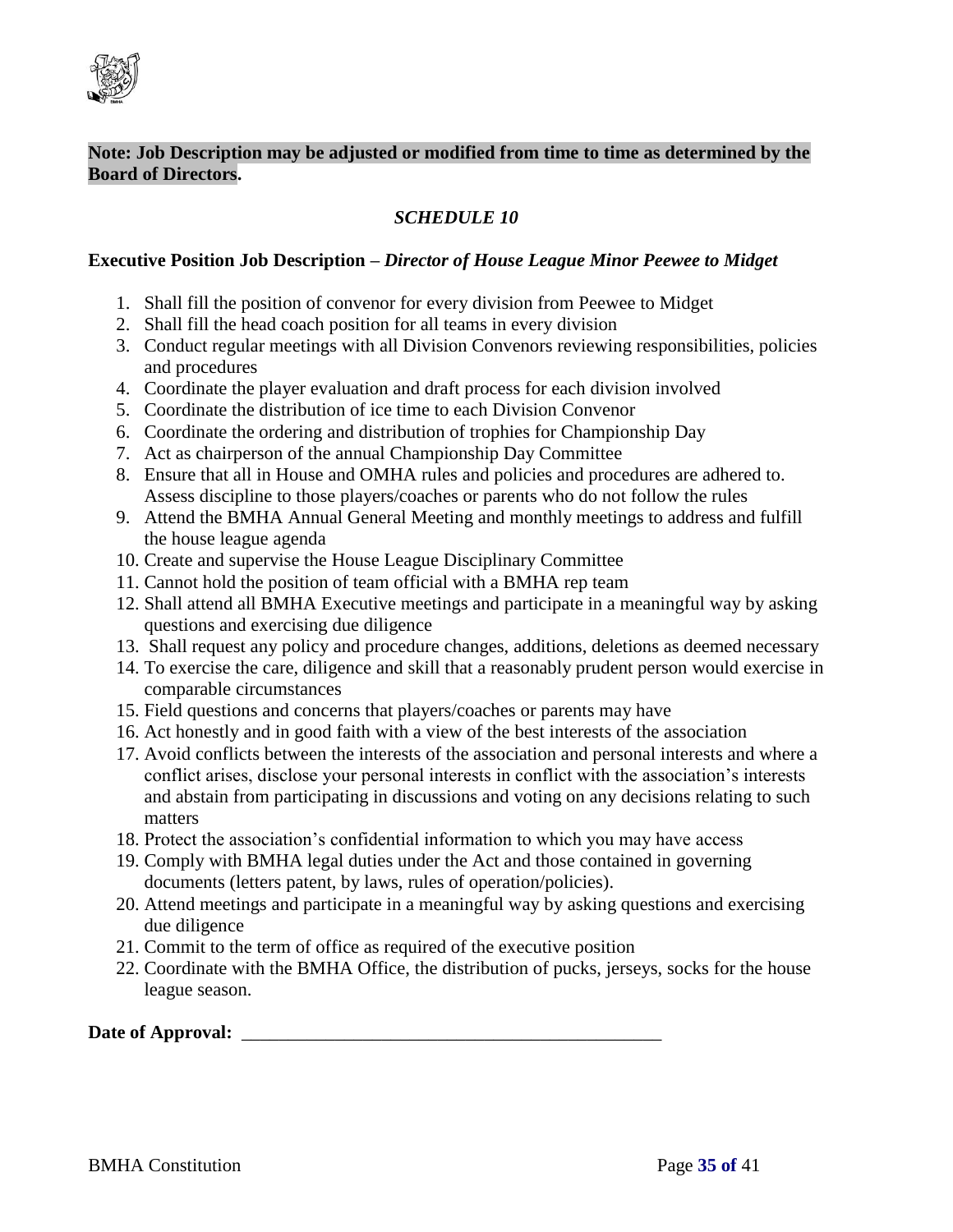

# *SCHEDULE 11*

#### **Executive Position Job Description – President**

- 1. To exercise the care, diligence and skill that a reasonably prudent person would exercise in comparable circumstances.
- 2. Act honestly and in good faith with a view of the best interests of the association.
- 3. Avoid conflicts between the interests of the association and personal interests and where a conflict arises, disclose your personal interests in conflict with the association's interests and abstain from participating in discussions and voting on any decisions relating to such matters.
- 5. Protect the association's confidential information to which you may have access.
- 6. Comply with BMHA legal duties under the Act and those contained in governing documents (letters patent, by laws, rules of operation/policies).
- 7. Attend the BMHA Annual General Meeting and monthly BMHA Executive meetings
- 8. May not coach assistant coach, manage or train with a BMHA team.
- 9. Shall request any policy and procedure changes, additions, deletions as deemed necessary.
- 10. Shall facilitate the orderly operation of the BMHA.
- 11. May call special meetings as the need arises.
- 12. Shall receive any proposed changes to Policies and Procedures as requested by any member of BMHA and forward to the appropriate committee.
- 13. Shall give a report of all activities of the Association during the past year at the BMHA Annual General Meeting.
- 14. Act as Chair at BMHA Annual General Meeting.
- 15. Chair all BMHA Executive Meetings and be responsible for all procedures at these meetings.
- 16. Provide a report at each BMHA Executive Meeting.
- 17. Act as a signing authority on all BMHA accounts.
- 18. Shall be an ex officio member of all BMHA Committees.
- 19. Shall act as the media representative for the BMHA.
- 20. Shall not vote at the BMHA Executive Meetings except for tie breaking purposes.
- 21. The President may at any time delegate his/her rights and responsibilities.
- 22. Attend meetings and participate in a meaningful way by asking questions and exercising due diligence.
- 23. Commit to the term of office as required of the Executive position.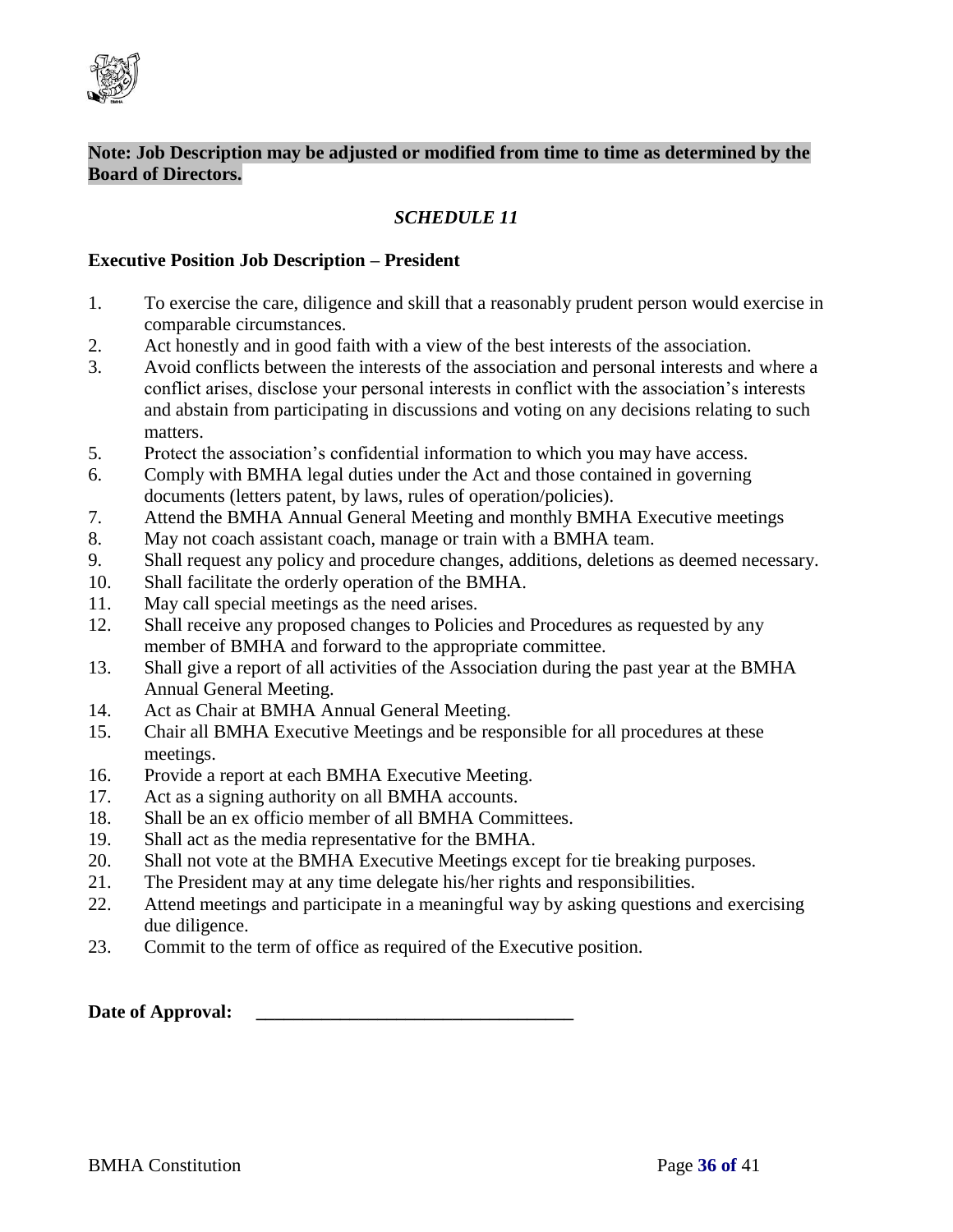

# *SCHEDULE 12*

### **Executive Position Job Description – Past President**

- 1. To exercise the care, diligence and skill that a reasonably prudent person would exercise in comparable circumstances.
- 2. Act honestly and in good faith with a view of the best interests of the association.
- 3. Avoid conflicts between the interests of the association and personal interests and where a conflict arises, disclose your personal interests in conflict with the association's interests and abstain from participating in discussions and voting on any decisions relating to such matters.
- 4. Protect the association's confidential information to which you may have access.
- 5. Comply with BMHA legal duties under the Act and those contained in governing documents (letters patent, by laws, rules of operation/policies).
- 6. Attend the BMHA Annual General Meeting and monthly BMHA Executive meetings.
- 7. May not coach assistant coach, manage or train with a BMHA team.
- 8. Shall request any policy and procedure changes, additions, deletions as deemed necessary.
- 9. Serve as interim President in the case of a vacancy in this position.
- 10. Provide a report at each BMHA Executive Meeting.
- 11. Attend meetings and participate in a meaningful way by asking questions and exercising due diligence.
- 12. Commit to the term of office as required of the Executive position.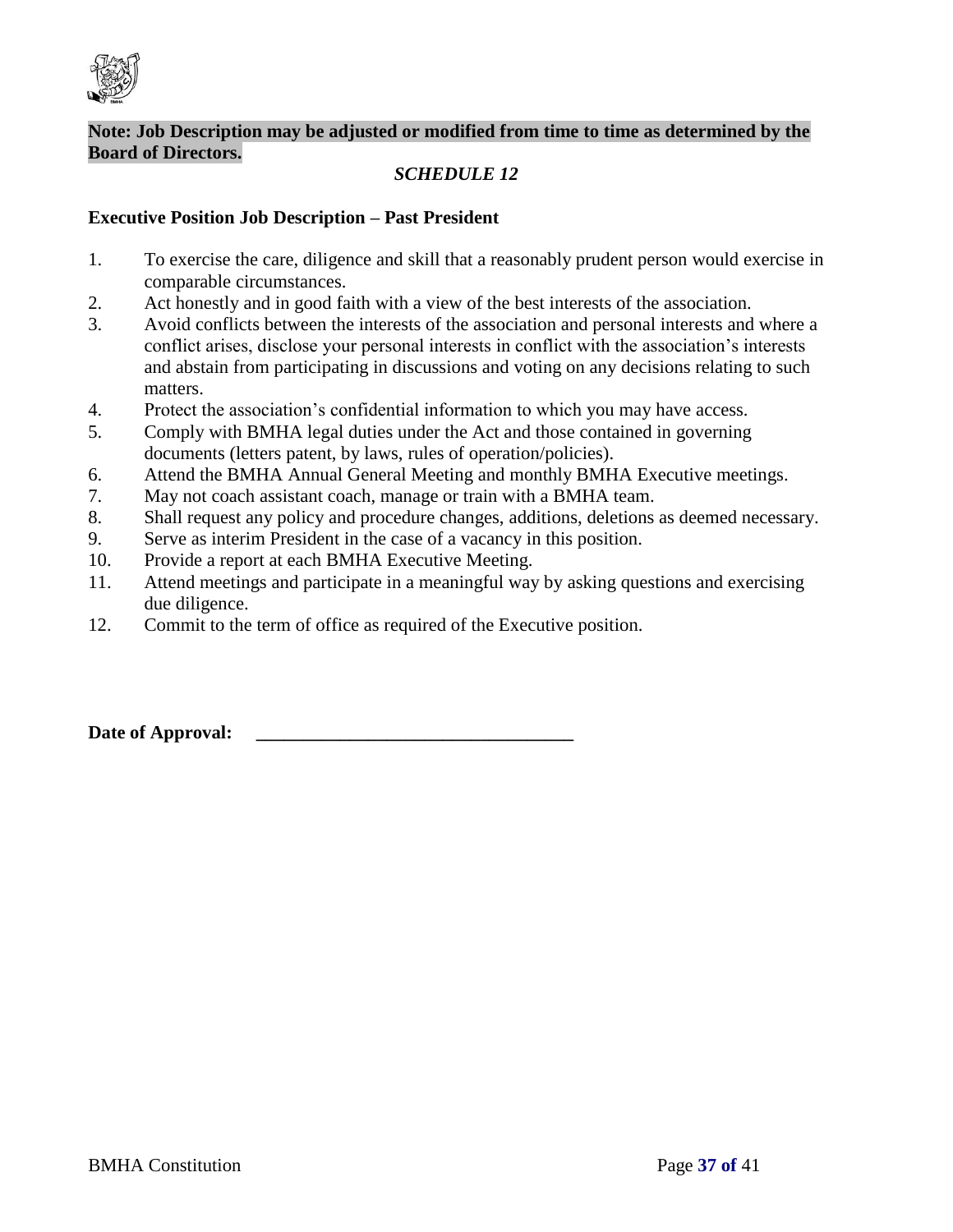

# *SCHEDULE 13*

#### **Executive Position Job Description – Rep. Hockey, Senior**

#### **Senior Rep. Hockey**

1. To exercise the care, diligence and skill that a reasonably prudent person would exercise in comparable circumstances.

2. Act honestly and in good faith with a view of the best interests of the association.

3. Avoid conflicts between the interests of the association and personal interests and where a conflict arises, disclose personal interests in conflict with the association's interests and abstain from participating in discussions/voting on any decisions relating to such matters.

4. Protect the association's confidential information to which you may have access.

5. Comply with BMHA legal duties under the Act and those contained in governing documents (letters patent, by laws, rules of operation/policies).

6. Attend the BMHA Annual General Meeting and monthly BMHA Executive meetings.

7. May not coach assistant coach, manage or train with a BMHA team.

8. Shall request any policy and procedure changes, additions, deletions as deemed necessary.

9. Act as Chairperson of the Rep Convening Committee. The Chairperson shall be empowered to conduct the usual business of the Committee and shall report to the Executive Committee at the regular Executive Committee meetings. *(see Rep Convening Committee duties & responsibilities).*  10. Ensure that all in house & OMHA rules and policies and procedures are adhered to. Assess

discipline to those players/coaches or parents who do not follow the rules.

11. Field questions and concerns that players/coaches or parents may have.

12. Responsible for Peewee to Midget Rep teams.

13. Work with on the formation of the Rep Coach Selection Committee and ensure all names are approved by the Executive prior to interviews.

14. Ensure the Rep Coach Evaluations and Applications are reviewed annually and the forms are available in a timely manner.

15. Work in co-ordination with the Rep Head Coach and all Rep coaches to support and attend the Coach mentorship program

16. Co-ordinate and administer with the Rep Head Coach Rep tryouts and evaluation process. Ensure that Goalie Evaluations are included in the tryout format for the season.

17. Work in co-ordination with Apparel Director for the timely distribution of tryout pinnies, team jerseys and pucks for the season as well as the co-ordination of collection of the jerseys at the end of the season.

18. Ensure all Rep Coaches and rep bench staff follow all rules and regulations as set out by the BMHA Rep Convening Committee and distributed by the Division Convenor.

19. Acknowledge the authority of Hockey Canada, OHF, OMHA and the local Minor Hockey Association & agree to carry out/abide by their constitution, bylaws, rules & regulations.

20. Commit to the term of office as required of the Executive position.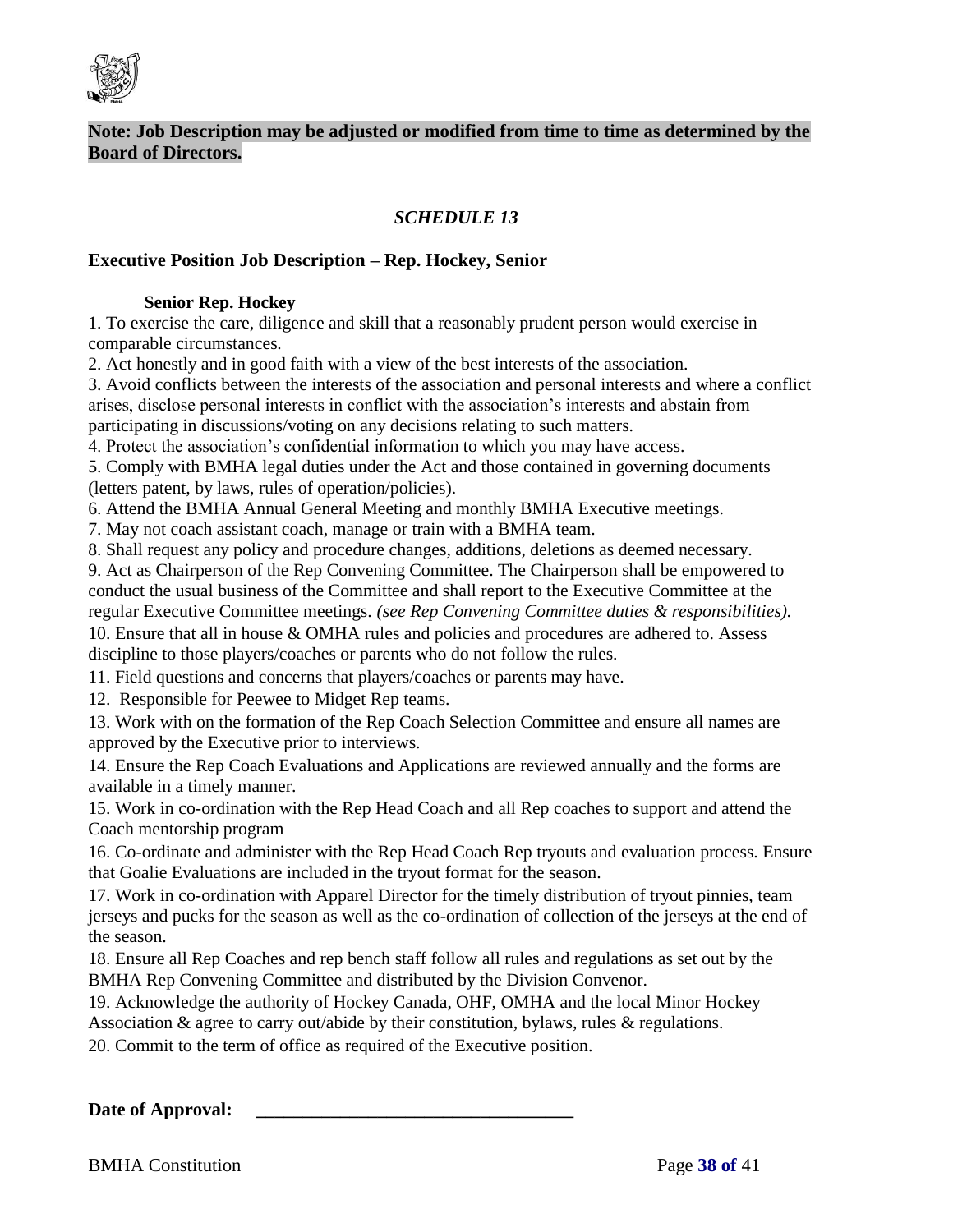

# *SCHEDULE 14*

#### **Executive Position Job Description – Rep. Hockey, Junior**

#### **Junior Rep. Hockey**

1. To exercise the care, diligence and skill that a reasonably prudent person would exercise in comparable circumstances.

2. Act honestly and in good faith with a view of the best interests of the association.

3. Avoid conflicts between the interests of the association and personal interests and where a conflict arises, disclose personal interests in conflict with the association's interests and abstain from participating in discussions/voting on any decisions relating to such matters.

4. Protect the association's confidential information to which you may have access.

5. Comply with BMHA legal duties under the Act and those contained in governing documents (letters patent, by laws, rules of operation/policies).

6. Attend the BMHA Annual General Meeting and monthly BMHA Executive meetings.

7. May not coach assistant coach, manage or train with a BMHA team.

8. Shall request any policy and procedure changes, additions, deletions as deemed necessary.

9. Act as Chairperson of the Rep Convening Committee. The Chairperson shall be empowered to conduct the usual business of the Committee and shall report to the Executive Committee at the regular Executive Committee meetings. *(see Rep Convening Committee duties & responsibilities).*  10. Ensure that all in house & OMHA rules and policies and procedures are adhered to. Assess

discipline to those players/coaches or parents who do not follow the rules.

11. Field questions and concerns that players/coaches or parents may have.

12. Responsible for Tyke to Minor Peewee Rep teams.

13. Work with on the formation of the Rep Coach Selection Committee and ensure all names are approved by the Executive prior to interviews.

14. Ensure the Rep Coach Evaluations and Applications are reviewed annually and the forms are available in a timely manner.

15. Work in co-ordination with the Coach Evaluator to ensure that all Rep coaches are properly certified.

16. Co-ordinate and administer with the Rep Coaches and on ice providers, Rep tryouts and evaluation process. Ensure that Goalie Evaluations are included in the tryout format for the season.

17. Work in co-ordination with the BMHA office for the timely distribution of tryout pinnies, team jerseys and pucks for the season.

18. Ensure all Rep Coaches and rep bench staff follow all rules and regulations as set out by the BMHA Rep Convening Committee and distributed by the Division Convenor.

19. Acknowledge the authority of Hockey Canada, OHF, OMHA and the local Minor Hockey Association & agree to carry out/abide by their constitution, bylaws, rules & regulations.

20. Commit to the term of office as required of the Executive position.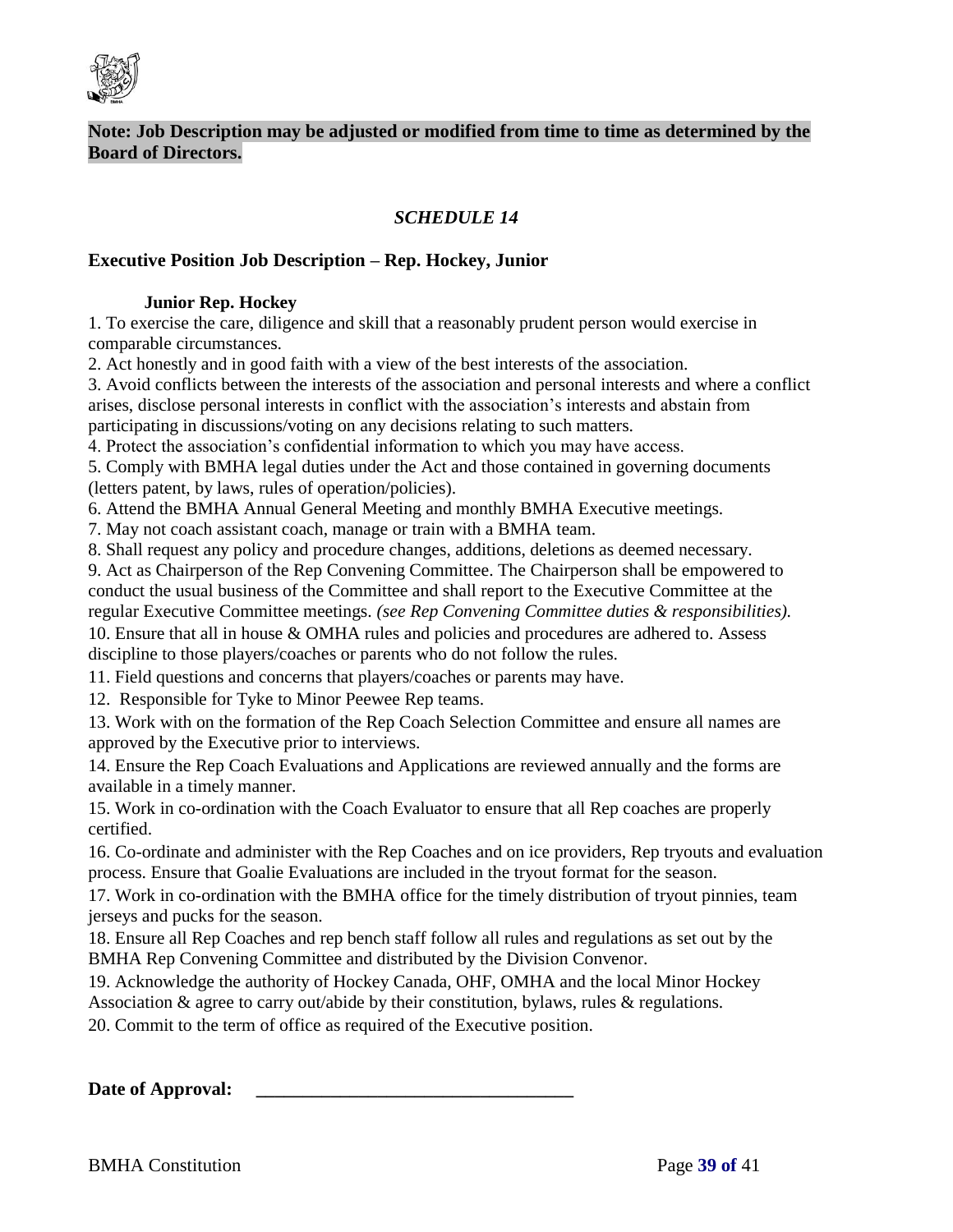

# *SCHEDULE 15*

#### **Executive Position Job Description –** *Referee in Chief*

The Referee in Chief shall:

- 1. Shall liaise with House League Committee and Rep Committee with respect to all issues dealing with referees
- 2. Be responsible, in cooperation with BHRA, for the development of all referees
- 3. Be responsible, in cooperation with BHRA, for all discipline matters relating to house league and rep referees
- 4. Report to the relevant house league convenor with respect to any ejection from a game of any player, coach or manager. This report shall be made within 24 hours to the relevant convenor
- 5. Notify the relevant convenor with the game sheets of all fighting, misconduct and match penalties incurred by a player or team official for house league only.
- 6. Act as an advisor the convenors concerning game protests
- 7. Act honestly and in good faith with a view of the best interests of the association
- 8. Avoid conflicts between the interests of the association and personal interests and where a conflict arises, disclose personal interests in conflict with the association's interests and abstain from participating is discussions/voting on any decisions relation to such matters
- 9. Protect the associations confidential information to which you may have access
- 10. May not coach, train, manage, assist with a BMHA team
- 11. Attend BHRA monthly meetings
- 12. Attend BMHA executive meetings as requested
- 13. Assist with the selection of referees for playoff, tournament and championships with OMHA supervisors
- 14. Exercise the care, diligence and skill that a reasonably prudent person would exercise in comparable circumstances
- 15. Comply with BMHA legal duties under the Act and those contained in governing documents (letters patent, by laws, rules of peration/policies)
- 16. Attend the BMHA Annual General Meeting and monthly meetings